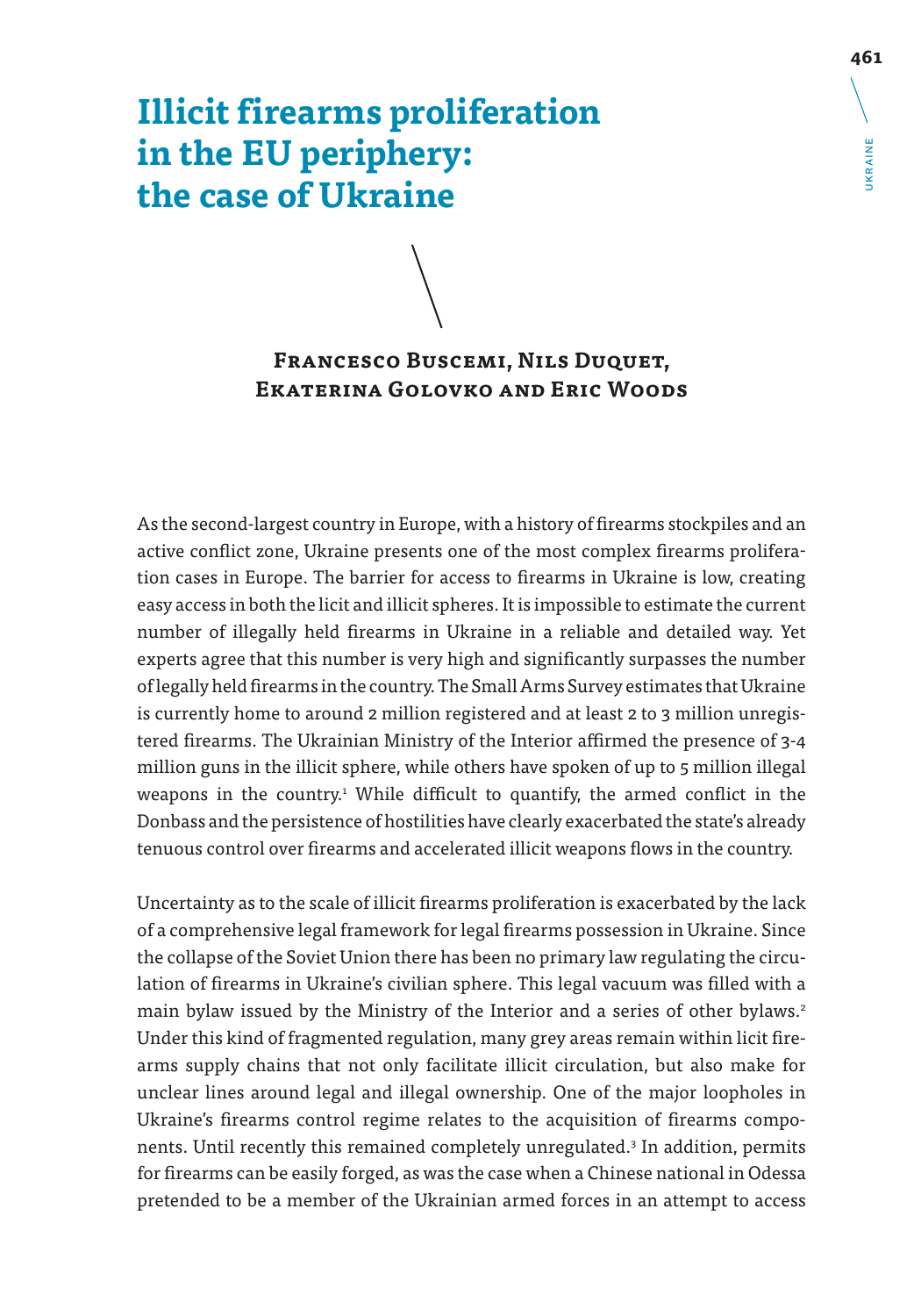firearms.4 Compounding these issues is the lack of central registries for civilian firearms at both the national and regional levels.5

While much of the firearms trafficking in Ukraine currently takes place within its borders, fears of criminal cross-border smuggling and of terrorists accessing weapons from Ukraine to commit terrorist attacks in the European Union (EU) were fanned in 2016 when a 25-year-old French national, Grégoire Moutaux, was arrested for trying to bring five Kalashnikov-type assault rifles, 5,000 bullets, two anti-tank grenade launchers, detonators, and 125 kg of TNT across the Polish border. According to Ukrainian officials, Moutaux was planning to carry out 15 attacks on synagogues, mosques, public buildings, and key infrastructure just before and during the European football championship a couple of months later.

#### **Box 1: Research design**

Data underpinning this study were gathered from open sources. Press releases from Ukraine's leading law enforcement organisations, the Security Service of Ukraine (SBU) and State Border Guard Service of Ukraine (DPSU), provide the bulk of primary source data. Press releases retrieved from these sources were structured in a dataset that allowed for a qualitative analysis of trafficking sources, the number of firearms seized, the types of firearms seized, trafficking routes, prices and the actors involved.

SBU press releases were published on two websites, www.sbu.gov.ua and www.ssu.gov.ua, the former containing data until the end of 2015, and the latter containing data for 2016 and 2017. The two websites were merged in late July 2017 and the majority of press releases appearing on the older website were deleted. For this reason, several links that we consulted during our data collection activities are no longer accessible. They are nonetheless cited in the text, since these data were included in the dataset.

Because arms seizures can play a political role in how institutions want to be perceived, we supplemented our analysis with press reports and investigative pieces. Ukrainian- and Russian-language sources were prioritised when possible. This provides a more holistic picture of firearms trafficking in Ukraine rather than linking analysis to official data alone. Sources such as Armament Research Services, the Small Arms Survey and the Norwegian Initiative on Small Arms Transfers (NISAT) provided some background for analysis. For reasons of quality and scale, we were unable to map a dataset of firearms seizures by local and regional law enforcement agencies.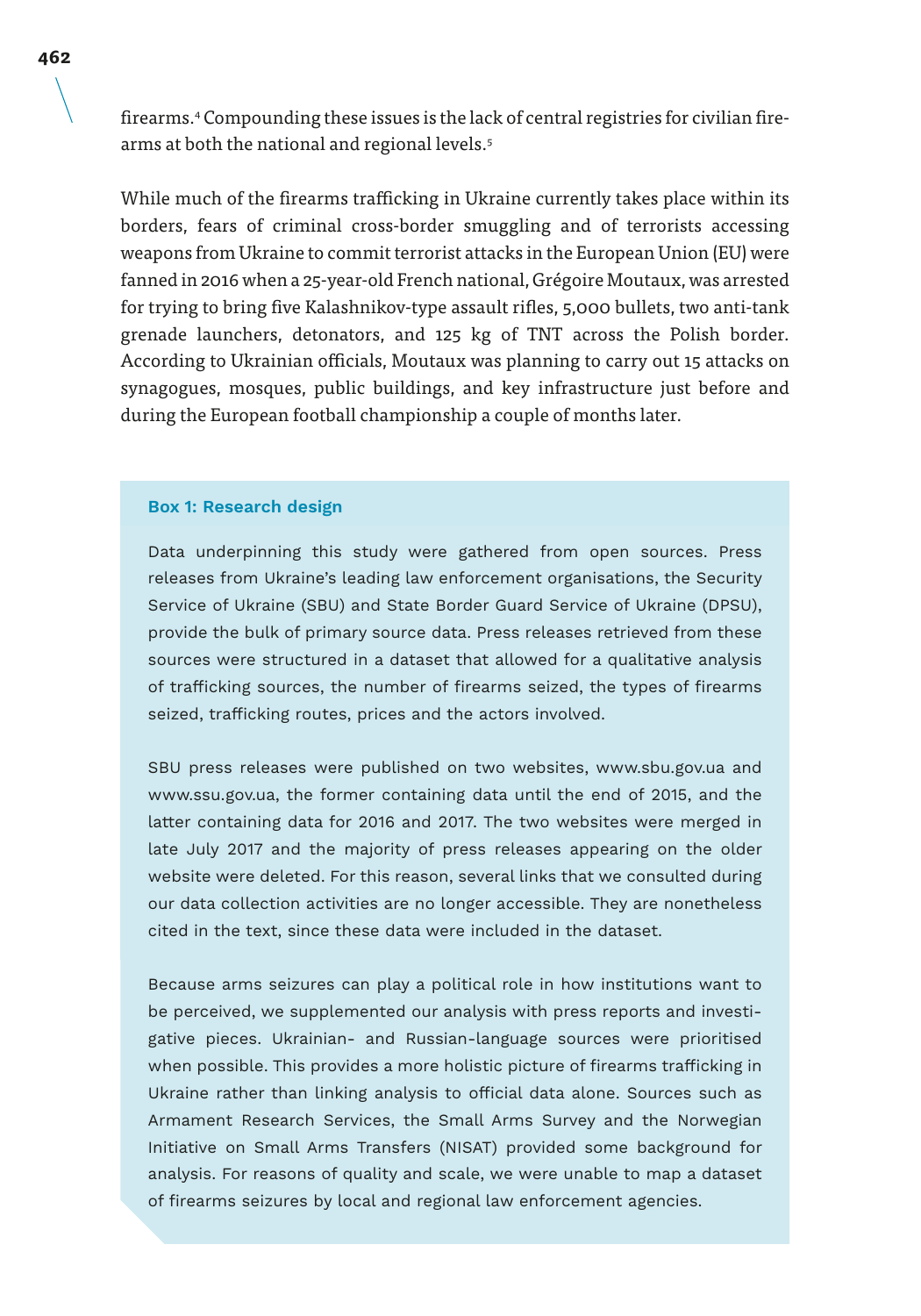This chapter analyses the main characteristics of Ukraine's illicit firearms market and the dynamics shaping it. The study is based on the collection and analysis of publicly available seizure data and an analysis of secondary literature (see Box 1). In the following sections we will analyse more specifically the sources of illicit firearms proliferation, the various trafficking routes and dynamics, and the various actors involved in these activities. We will start, however, with a concise description of the analysis of the available seizure data.

# **1. Seizure data**

Data on weapon seizures traditionally constitute one of the most relevant and accurate indicators to measure the levels of illicit arms flows. Despite a number of significant data limitations, we were able to identify 514 cases of seizures of small arms and light weapons between 2014 and the first half of 2017 on the basis of the publicly available official data from the SBU and DPSU and the NISAT database (see Box 1). In total, 3,771 small arms and light weapons were seized in these cases (see Table 1).

SBU press releases were accessible for 2014-2017. Although we need to interpret these data with the necessary caution, a strong increase in seized firearms can be observed in the first half of 2017. In this period more firearms were seized than in the whole of 2016. Yet it remains unclear to what extent this would suggest an increase in illicit flows or an increase in efforts to control arms proliferation. It is also important to note that one single case detected by SBU forces strongly affected the amount of ammunition seized in 2014. On 24 April of that year the authorities seized 1 million rounds of small-calibre ammunition during a search of the warehouses of a weapons-importing company based in Kyiv.6 The seizures reported by the DPSU are scarce and partial, but coincide with the information contained in the NISAT database, which suggests a low number of illicit cross-border flows of firearms.7 Furthermore, it should be borne in mind that the Ukrainian context is characterised by fluidity in terms of territorial control and border porosity, especially those areas in the eastern parts of the country under the control of the Donetskaya Narodnaya Respublika (DNR) and Luganskaya Narodnaya Respublika (LNR).<sup>8</sup> It is interesting to observe that our analysis based on the data collected for this chapter resembles the recent finding of the Small Arms Survey that between 2013 and 2016, 770 cases of seizures were identified that included 1,600 small arms, 1.5 million small arms cartridges, 5,000 hand grenades, 20 man-portable air defence systems, and 900 rocket-propelled grenade launchers (RPGs).<sup>9</sup> In addition, on the basis of

UKRAINE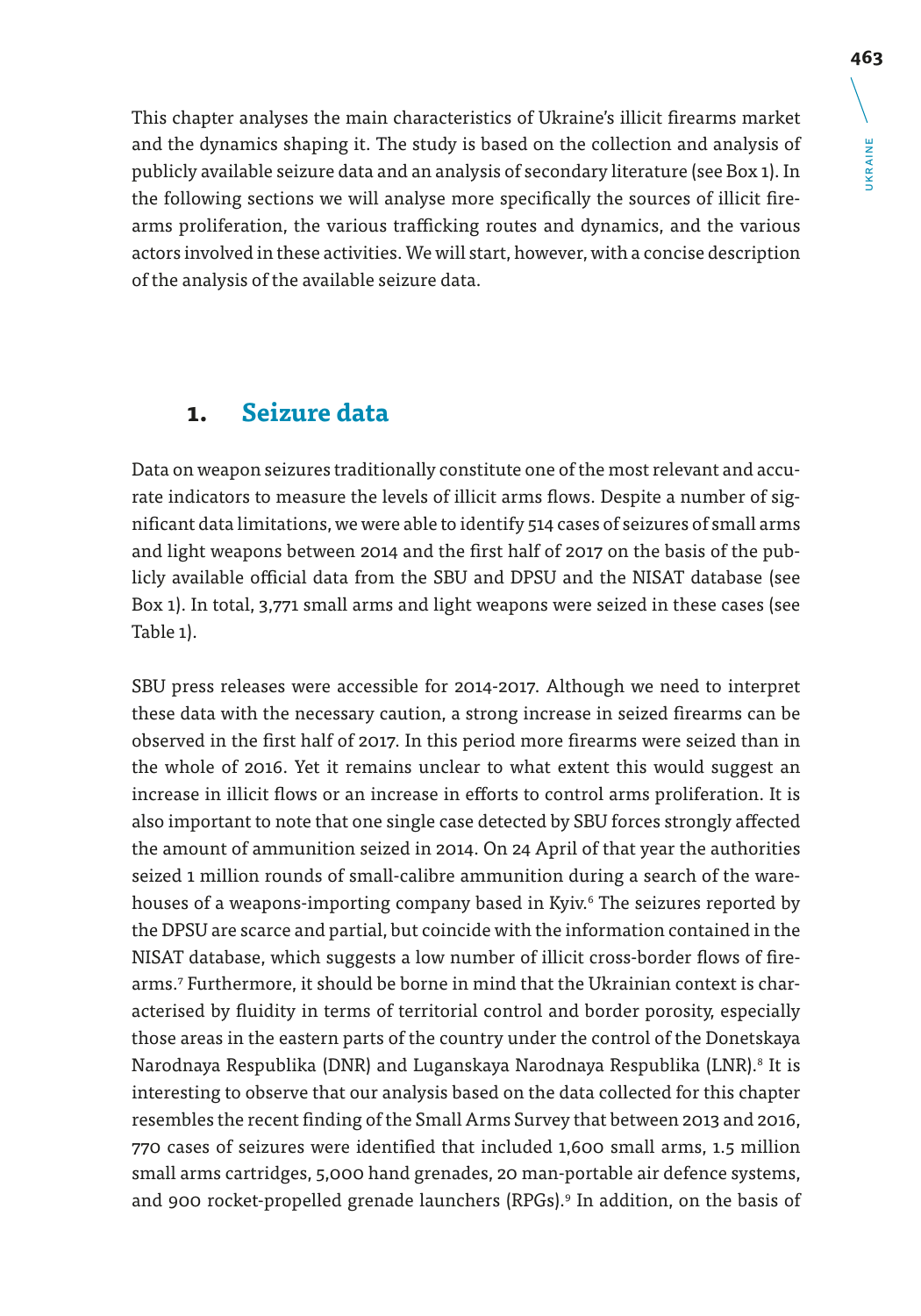official data from the Office of the Prosecutor General of Ukraine, the Small Arms Survey observed annual seizures of firearms ranging from 1,000 to 2,500 small arms and light weapons in 2014-2017.

| Source/year        | Small arms | Light weapons | Ammunition<br>(rounds) |
|--------------------|------------|---------------|------------------------|
| <b>SBU</b>         | 1,993      | 1,042         | 1,660,893              |
| 2014               | 1,229      | 97            | 1,084,668              |
| 2015               | 263        | 454           | 199,303                |
| 2016               | 221        | 177           | 161,411                |
| First half of 2017 | 280        | 314           | 215,511                |
| <b>DPSU</b>        | 56         | 6             | 1,278                  |
| 2014               | 51         | 6             | 1,228                  |
| 2015               |            |               |                        |
| 2016               | 5          |               | 50                     |
| First half of 2017 |            |               |                        |
| <b>NISAT</b>       | 557        | 117           | 55,610                 |
| 2014               | 431        | 25            | 22,156                 |
| 2015               | 65         | 38            | 21,089                 |
| 2016               | 61         | 54            | 12,365                 |
| First half of 2017 |            |               |                        |
| <b>Totals</b>      | 2,606      | 1,165         | 1,717,781              |

#### **Table 1: Small arms, light weapons and ammunition seized, 2014-June 2017 (514 cases)**

Our data analysis further indicates that the predominant types of small arms that can be acquired on the illicit market in Ukraine are self-loading pistols, rifles and assault rifles. The most common types are Makarov and Tokarev pistols, AK-pattern assault rifles (in particular the AK-47, AKM, AKMS and AK-74U variants), and Dragunov sniper rifles. Older small arms such as Mauser rifles, Walther pistols, PPS sub-machine guns, SKS semi-automatic carbines and Mosin-Nagant rifles are also present. Although fewer in number, light machine guns are frequently seized by the authorities. Weapons in this class include the RPK, RPK-74 and PKM. They are often seized together with heavier items, such as anti-tank weapons and explosives.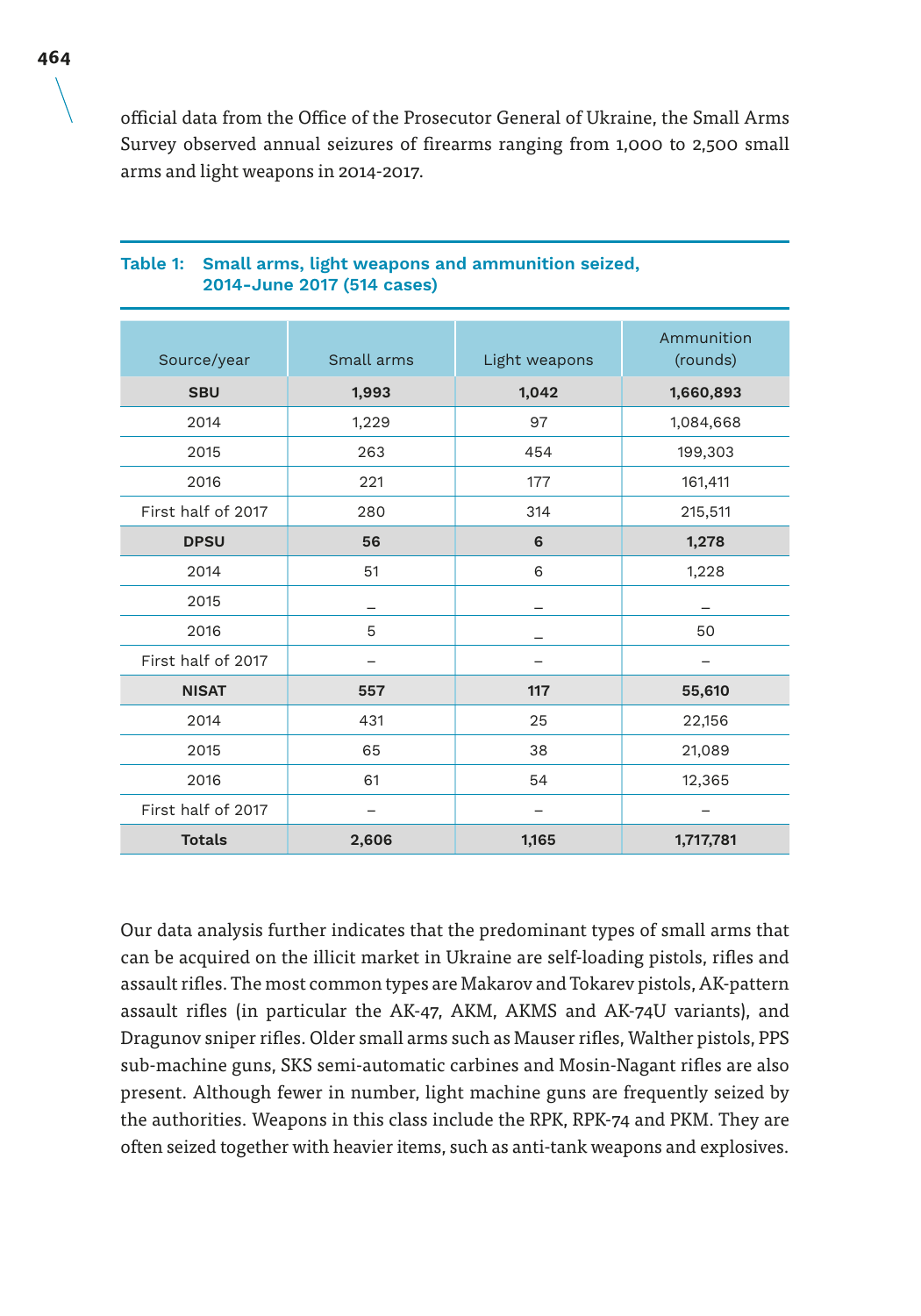When looking at the data collected, it is immediately clear that levels of illicit firearms seizures (that were made public) are not uniformly spread across the country (see Figure 1). Differences are to be found between regions, both in terms of quantity and accessibility. Significant concentrations of firearms are located in the socalled Anti-Terrorist Operation (ATO) zone:10 firearms seizures were unsurprisingly largest in the Donetsk and Luhansk oblasts, where fighting has been the most intense. The ATO zone constitutes a major source of illicit flows for the rest of the country. Illicit weapons are widespread along the Black Sea, Sea of Azov, and regions adjacent to the ATO zone. Outside of the Donbass, firearms seizures were most common in the Dnipropetrovsk and Kyiv oblasts. While the hostilities that have swept the Donbass in recent years have significantly increased firearms trafficking, it is important to note that in western Ukraine political activism and extreme rightwing movements historically proliferated, which corresponds to pronounced levels of firearms ownership, according to some observers.<sup>11</sup>



#### **Figure 1: Concentration of firearm seizure cases by location**

Source: Nations Online Project, adaptation by the authors.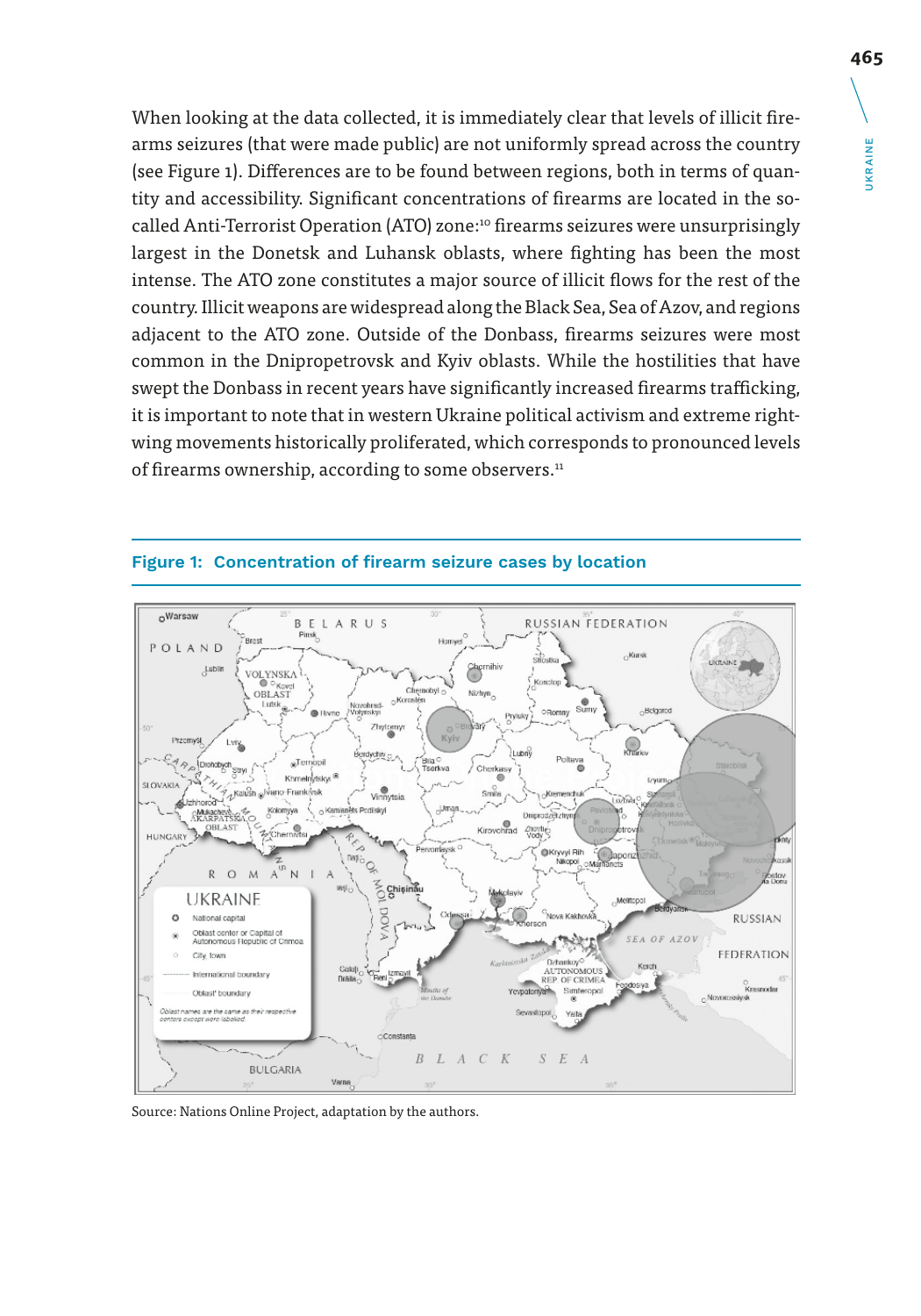# **2. Sources of illicit firearms proliferation**

In the following subsections we will give an overview of the different types of sources of proliferation that can be identified in Ukraine, with the exception of the cross-border smuggling of firearms. This last source will be included in the description of the various trafficking routes to and from Ukraine in the final section of this chapter.

#### **2.1 Historical legacy of surplus weapons**

A significant number of the illegally held firearms that are currently in circulation in Ukraine can be traced back to the armed conflicts that Ukraine experienced in the 20th century. Between the First and Second World War the area that constitutes present-day Ukraine was swept by several armed conflicts. Eastern Galicia was the theatre of the Polish-Ukrainian war fought in 1918 and 1919 following the First World War. In the same years the rest of the country was experiencing a civil conflict that later led to the formation of the Ukrainian Soviet Socialist Republic (SSR) in 1922. Two decades later the fragmented configuration of the country re-emerged once again with the outbreak and unfolding of the Second World War. Many of the weapons used during these armed conflicts remained stored in arms stockpiles after the Soviet revolution and became obsolete after the introduction of the AK assault rifle.12

Weapons originating from the conflicts experienced by the country in the first half of the 20th century have also traditionally been stored in households.13 Insurgents taking part in the 1917-1922 civil war and earlier revolts regularly buried their weapons so that they could dig them up them if the rebellion were reignited. In the aftermath of the 2014 Euromaidan demonstrations the process re-emerged of weapons being held legally or illegally by the civilian population in both pro-government and separatist ranks.14

Another important historical element that partially explains the high levels of illegal firearms in the country is the fact that the Ukrainian SSR was home to huge military stockpiles and troop deployments. As part of the Soviet Union, Ukraine was critical to the Warsaw Pact's military-industrial complex and defence apparatus.15 With the dissolution of the Soviet Union, Ukraine inherited 1,810 defence enterprises with a total workforce of 2.7 million employees, which amounted to 30% of the Soviet Union's defence industry.16 In the stratified Soviet military strategy, the country formed the third defence echelon of the former Warsaw Pact states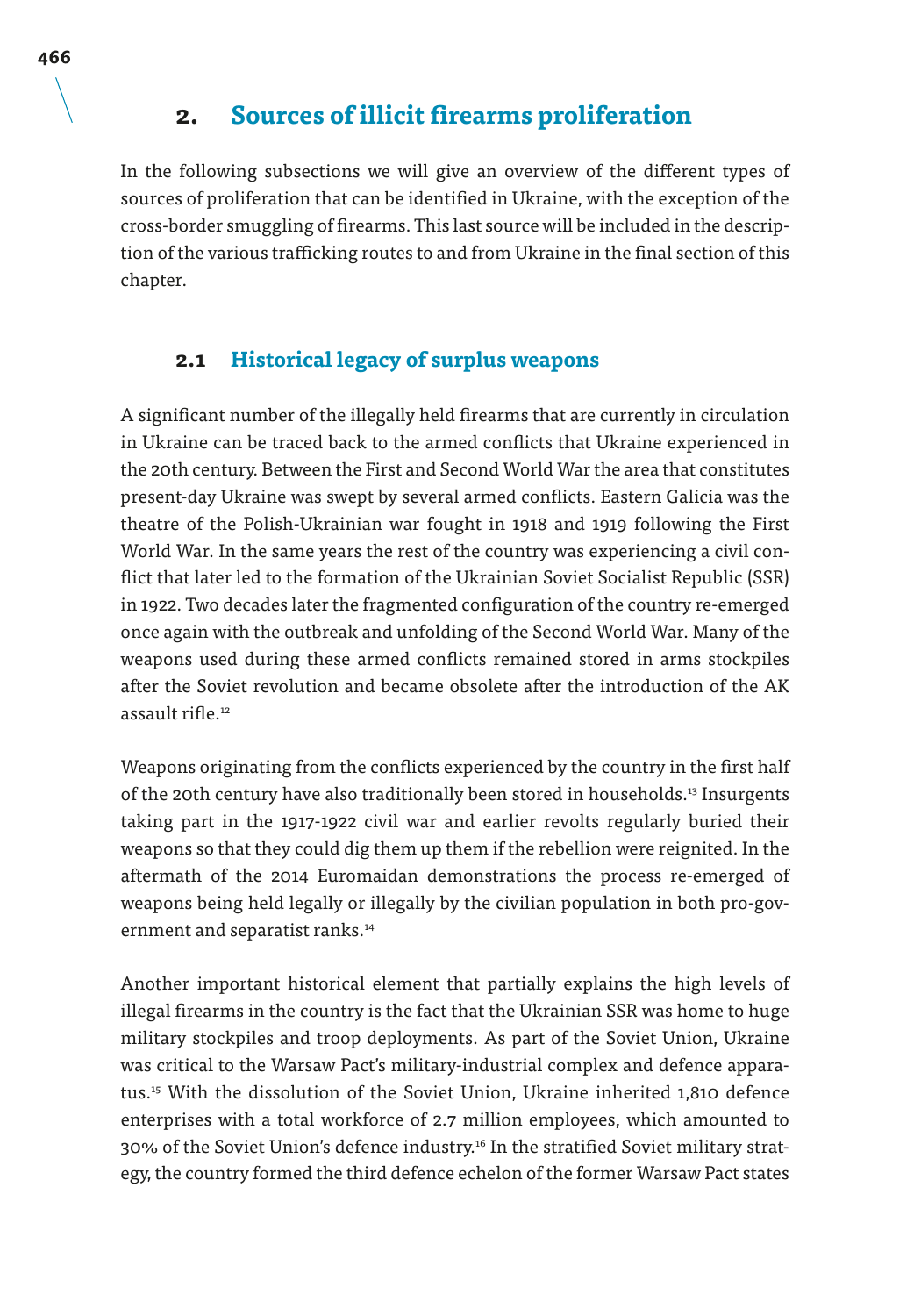in the event of war.17 Part of this historical tradition has remained: Ukraine is currently still home to several small arms and light weapons manufacturers.<sup>18</sup>

# **2.2 State stockpile capture**

Leakage and capture from state arms depots has been a recurrent problem across the former Soviet Union, and particularly in Ukraine. It is important to highlight that during the dismantling of the Warsaw Pact, Soviet troops deployed in Eastern Europe left 2.5 million tons of conventional munitions and more than 7 million rifles, pistols, mortars and machine guns in Ukraine when they withdrew.19 The subsequent downsizing of the Ukrainian military apparatus created an even larger surplus of firearms. In recent decades many of these weapons have been diverted into the hands of various types of non-state actors as a result of criminal activities or the recent armed conflict in the country. The political upheaval that Ukraine has experienced since 2014 has clearly exacerbated these dynamics. Arms captured from state stockpiles during the first phases of the conflict in the so-called ATO zone represented a crucial source of supply for separatist formations.<sup>20</sup>

Leakages occur in a variety of ways. Small-scale thefts of firearms stored in state warehouses and embezzlement by state officials constitute two of these ways. In May 2016, for example, a small group of armed criminals were caught breaking into military stockpiles, where they were planning to steal weapons and explosives.<sup>21</sup> Much attention has been given to the significant numbers of thefts of firearms that belong to the armed forces. Yet leakages from army depots do not represent the only source of diversion from state stockpiles: leakages from SBU and Ministry of Internal Affairs stockpiles have also been recorded.<sup>22</sup> For example, in February 2014 SBU officers discovered firearms that had been stolen from an SBU office in Ivano-Frankivsk oblast and hidden in a Kyiv park.<sup>23</sup> Similarly, on 6 May 2014 a tramway driver informed the SBU of a suspicious package in a tram. Nine Makarov pistols and some magazines were discovered in the package; investigations revealed that the weapons had been stolen in February from the Ministry of Internal Affairs in the Lviv region.<sup>24</sup>

In other cases, separatist fighters have claimed that some of their weapons had been purchased from sympathetic or corrupt Ukrainian forces officials.<sup>25</sup> A number of these accusations have been corroborated. In July 2016 Ukraine's defence minister, Stepan Poltorak, was dismissed after the deputy commander of the 53rd Mechanised Brigade was detained after being accused of trading in ammunition.<sup>26</sup> The commander was subsequently prosecuted for having allegedly sold more than 5,000 rounds of ammunition.<sup>27</sup> The embezzlement of firearms and their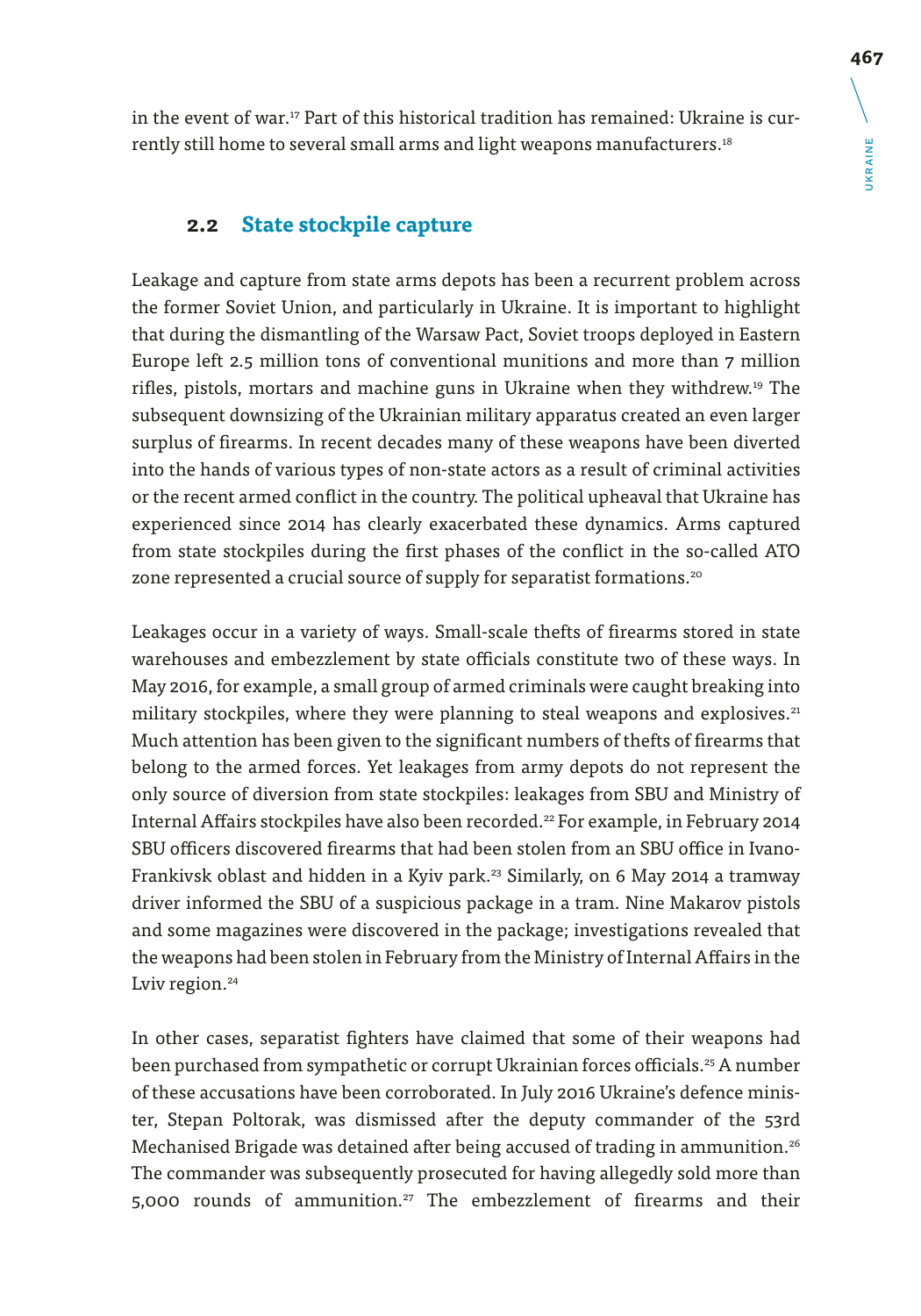subsequent trafficking by members of the security services appear in the SBU database, but are generally limited to members who trafficked weapons to pro-Russian factions, such as the May 2014 case of a former SBU officer moving 120 firearms and 21,798 rounds of ammunition to mainland Ukraine from Crimea.<sup>28</sup> The small-scale embezzlement of firearms by current or former state officials very rarely appears in the database.

#### **2.3 Political transfers to non-state actors**

After the Euromaidan protests and the Crimea crisis, various militias formed across Ukraine as defenders of Ukraine's revolution. Perceived corruption and mismanagement in Ukraine's armed forces, as well as the fear of imminent armed conflict, provided a fertile environment for the formation of independent armed groups. These groups – which often labelled themselves 'battalions' – emerged parallel to state structures, and were only subordinated to state structures after they had amassed considerable influence and firepower. Some militias were given the status of territorial self-defence units, while others were put under the command of the Interior Ministry or Ministry of Defence, which acknowledged the military effectiveness of these groups. The various militias appeared on social media wearing body armour and carrying military firearms, while some militias had the backing of regional politicians and businessmen.29

Despite extensive reporting on the financial and political support<sup>30</sup> given to Ukraine's various militias, open sources are generally unclear about the exact origin of their military firearms. Several of these pro-Kyiv militias took older model rifles into battle with them.<sup>31</sup> These were often very old weapons: various videos have appeared from the ATO front lines showing fighters using rifles from the Second World War. These fighters have very happily shown off their weapons to Ukrainian TV.<sup>32</sup> Whether the rifles came from civilian stockpiles or were simply found abandoned is currently unknown. It is important to highlight that several examples have been uncovered of Ukrainian units sharing weapons with right-wing militias<sup>33</sup> during training; the militias then post pictures online of their members holding military weapons. These and other items are also traded and sold among the various armed factions operating in Ukraine. This can occur between allied factions, or across the lines of control.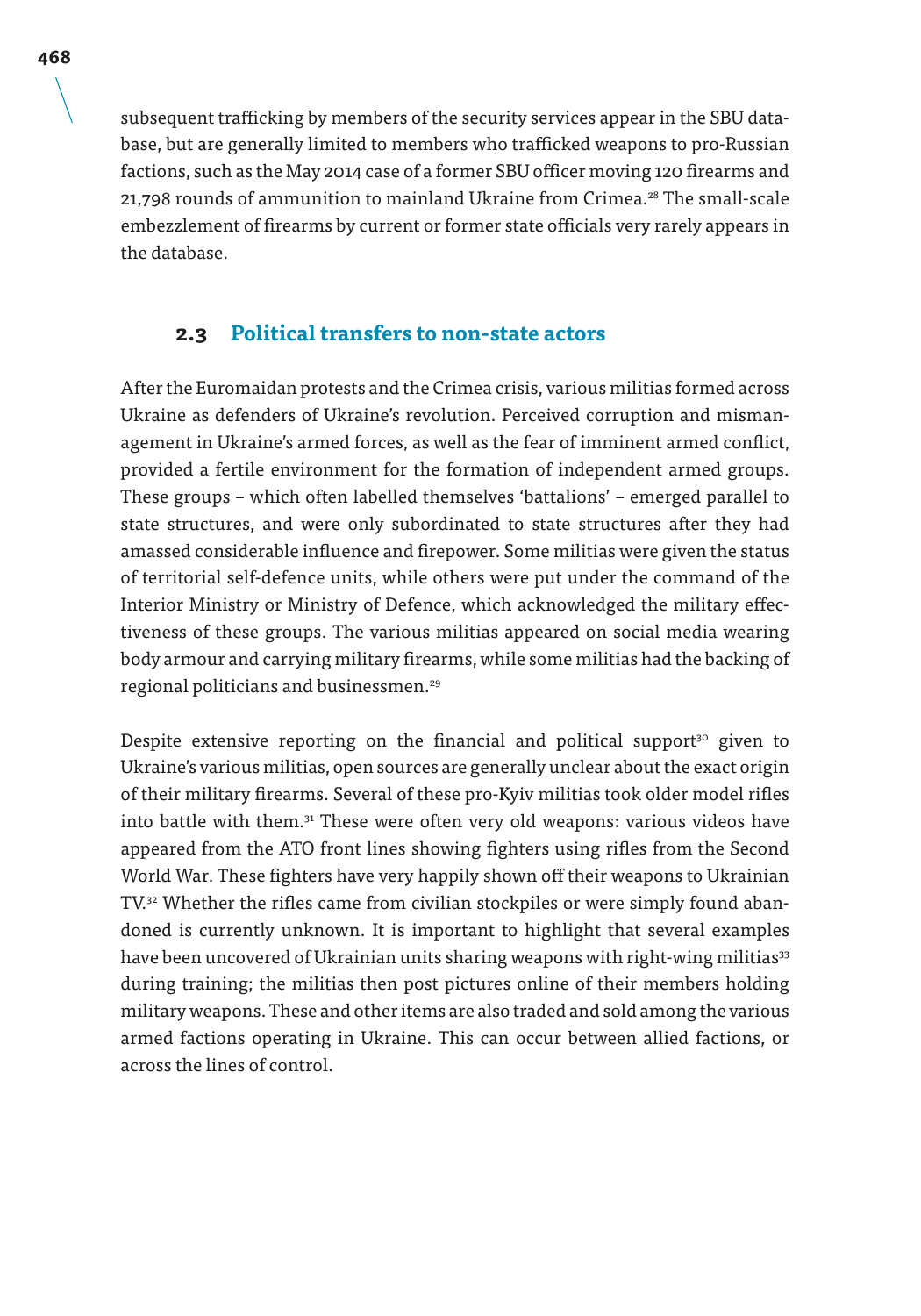## **2.4 Craft production and firearms conversion in the criminal underworld**

Craft production and the conversion of replica firearms to lethal weapons can be considered significant sources of illicit arms, especially for criminal milieus rather than conflict-affected areas. This is in part due to weak regulation of civilian arms possession in Ukraine, as the Small Arms Survey has illustrated.<sup>34</sup> In criminal milieus the craft production of weapons has represented a consistent source of illicit firearms.35 In the 1990s and 2000s a special role had apparently been played by Chechen criminals based in Ukraine who have replicated some of the craft-produced models commonly manufactured in the Chechen criminal underworld.36 In recent years, several workshops have also been discovered that specialise in assembling firearms from parts and components. For instance, a criminal detected and arrested by the SBU in September 2016 manufactured pen pistols in his house. According to the SBU, he worked on demand and produced limited batches that he distributed only to a reliable clientele through a middle man,<sup>37</sup> producing the weapons in the back room of his house.

Conversion activities are predominantly carried out outside the ATO zone. Yet in recent years some conversion workshops have also been discovered in the conflictaffected areas. Conversion workshops in Ukraine are mainly established by single individuals or very small groups who primarily produce weapons for criminal networks or single individuals interested in carrying out criminal activities. Although there are not enough data on the profile of clients, given the types of weapons most commonly converted or manufactured in illicit workshops (mainly pistols, revolvers and rifles),<sup>38</sup> it is plausible that petty criminals are the primary pool of customers for converted weapons. Some of these converted firearms have also ended up in the ATO zone, however. An SBU press release, for example, reported the arrest of a 42-year-old man who converted arms and sold them to various regions of Ukraine, including Donetsk, Luhansk and Crimea.<sup>39</sup>

# **3. Actors**

# **3.1 Organised criminal groups**

The leading players in Ukraine's organised crime underworld vary by city and by region. The dynamics are opaque and often only become evident when a power vacuum arises<sup>40</sup> or when the police raid meetings of criminal kingpins.<sup>41</sup> Cities like Kyiv have a different criminal milieu<sup>42</sup> to that of Odessa, which has a different UKRAINE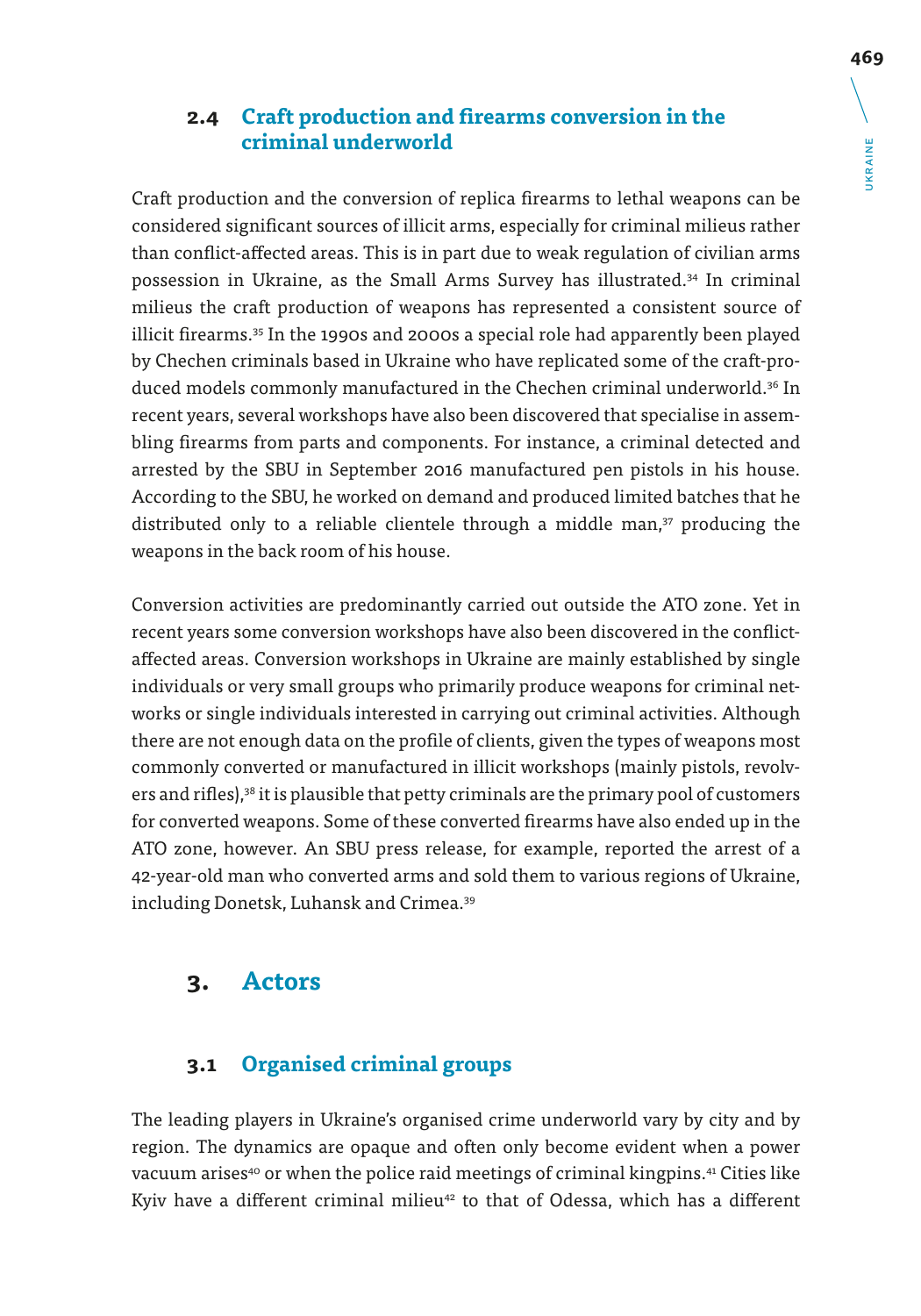criminal milieu to those of Kharkiv or Lviv, making it almost impossible for outside observers to obtain a clear picture of the situation in the country as a whole. These crime syndicates raise revenue from a variety of sources. For example, a group that trafficks women to Turkey may also be involved in trafficking cigarettes, but not in trafficking firearms, while in turn a group elsewhere in the country may be involved in trafficking women and firearms, but not cigarettes. Sometimes, of course, a syndicate may be involved in all three types of trafficking.<sup>43</sup>

Understanding the role of organised crime syndicates in trafficking firearms is a complex process, because Ukraine has seen isolated cases of huge illicit transfers. In these cases a number of high-level state officials have facilitated massive arms flows to embargoed third parties, often states under international embargo. The most prominent case was that of the MV *Faina*, a Ukrainian cargo ship44 that was caught trafficking tanks, artillery and AKM assault rifles to Sudan<sup>45</sup> after it was captured by pirates.46 The infrastructure required for operations of this scale is beyond the capability of most criminal gangs and organised crime groups.

#### **3.2 Individuals and loosely structured networks**

The proliferation of firearms in Ukraine has unsurprisingly made access to them easier for civilians. When confronted by the authorities, some will justify their illicit possession of firearms by claiming they simply found them abandoned somewhere,<sup>47</sup> such as in a forest. In order to deal with this phenomenon, the SBU and other law enforcement agencies organise voluntary surrender periods twice a year. When one of these amnesty periods was held in Kyiv, 400 firearms were handed over to the authorities.<sup>48</sup> Alternately, rather than voluntarily surrendering weapons and ammunition to the authorities, citizens may either keep them for themselves or attempt to sell them. Due to corruption and mismanagement throughout the country, firearms trafficking can serve as an attractive source of income for those with the opportunity to do so.

It is usually assumed that mafia-like criminal organisations are the main perpetrators of arms trafficking. However, according to the available data, most of the groups involved in arms trafficking are not as hierarchically structured as one might think. Frequently, networks are formed by several individuals working together, in person or remotely. These groups constitute highly flexible, loosely and horizontally structured networks. These connections may be established through personal networks, familial or other social bonds, needs, and the capacity to access arms. If individuals are not embedded in social networks that include militia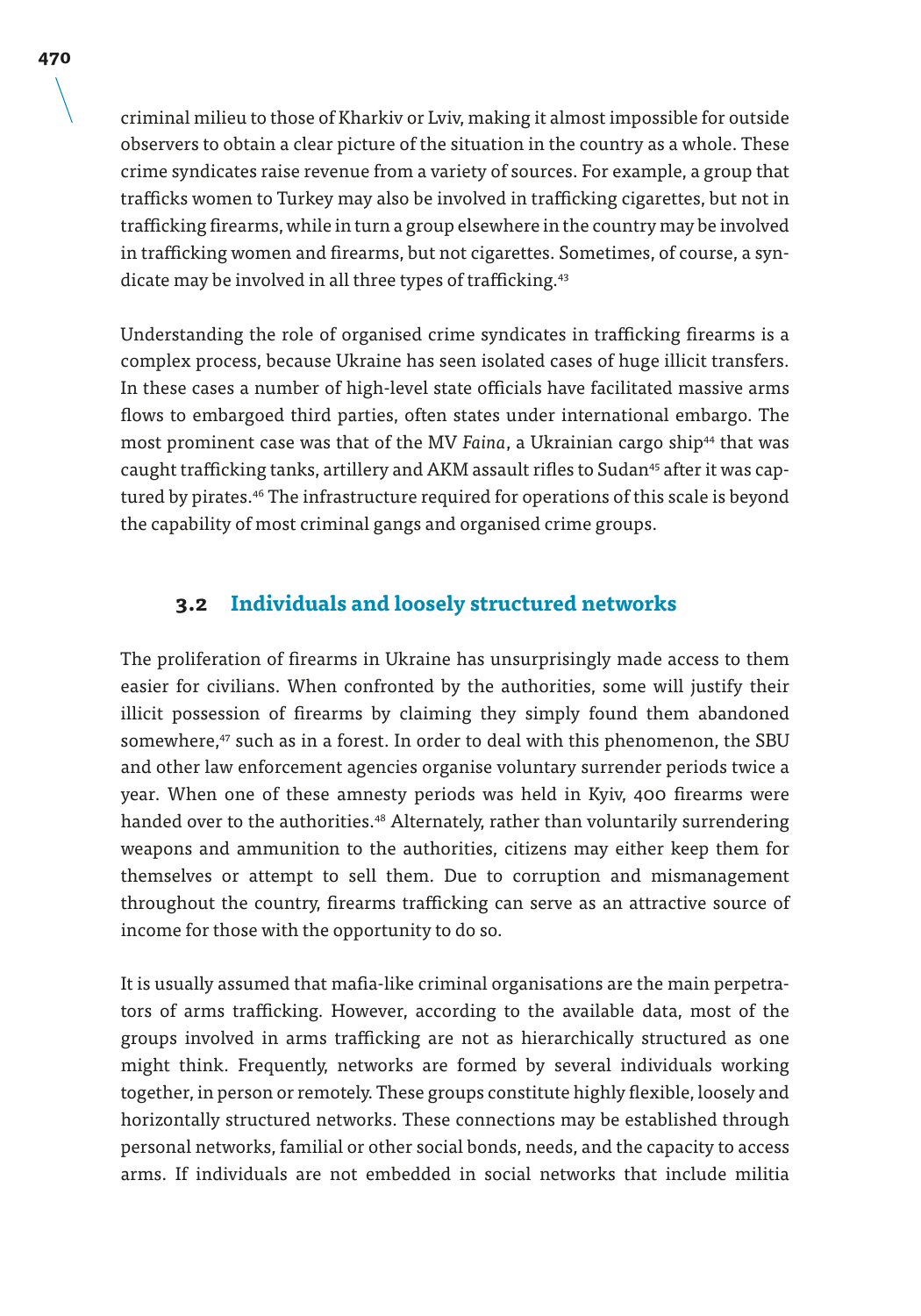*JKRAINE* UKRAINE

members, criminal groups or others interested in acquiring firearms, these attempts at entrepreneurship will often fail.

Cases of firearms trafficking by individuals without connections to organised crime groups are quite numerous. Often these firearms are trafficked from the ATO zone to other parts of Ukraine. In April 2015, for example, the SBU seized firearms and explosives that had been taken from the ATO zone. In this case, locals had been trying to sell RPGs, light machine guns, smooth-bore rifles and hunting carbines that had come into their possession.49 Another example from 2015 was when a person living in an oblast west of Kyiv was caught planning to sell a silenced Kalashnikov rifle and armour-piercing rounds for \$2,000. The activist had planned to supply the weapons through contacts in the ATO zone.<sup>50</sup> A very similar case that led to the discovery of such a network occurred at the Kyiv Central Station in May 2017, when an individual was arrested and six foreign-produced carbines and a fake licence to carry a firearm were seized. The individual acted alone and created his own network of clients by linking locations where firearms were more available (in particular in the ATO) and places with lower availability, but higher demand.

#### **3.3 Conflict actors**

The above-mentioned examples demonstrate that the recent armed conflict in Ukraine has clearly facilitated access to firearms in the country and significantly increased trafficking opportunities. There are concerns that some pro-Ukraine militias operating in the ATO, for example, have been selling equipment. Unfortunately, for research purposes many of these allegations come from Russianbased outlets and are difficult to confirm. That said, evidence in the database shows examples of light weapons being seized from territorial defence units, as noted earlier when weapons were taken from a territorial defence unit based in Kyiv.<sup>51</sup> Militias supporting the Kyiv government are resourceful and able to access firearms when they want or need to. One volunteer battalion in particular was caught by the Main Directorate for Fighting Organised Crime, National Police, and DPSU hoarding a 'record amount' of stolen weapons and explosives.<sup>52</sup>

The Russian government has also been accused of providing a wide range of arms, munitions and armoured vehicles to separatist fighters.<sup>53</sup> Some of these accusations have proved to be demonstrably false, while the veracity of others remains uncertain.54 Yet it is important to remember that the independent researchers at Armament Research Services (ARES) found that existing stockpiles were the most important source of weapons in insurgents' hands.<sup>55</sup> It is difficult to confirm Russian support in the form of weapons supplies to parties to the conflict, given the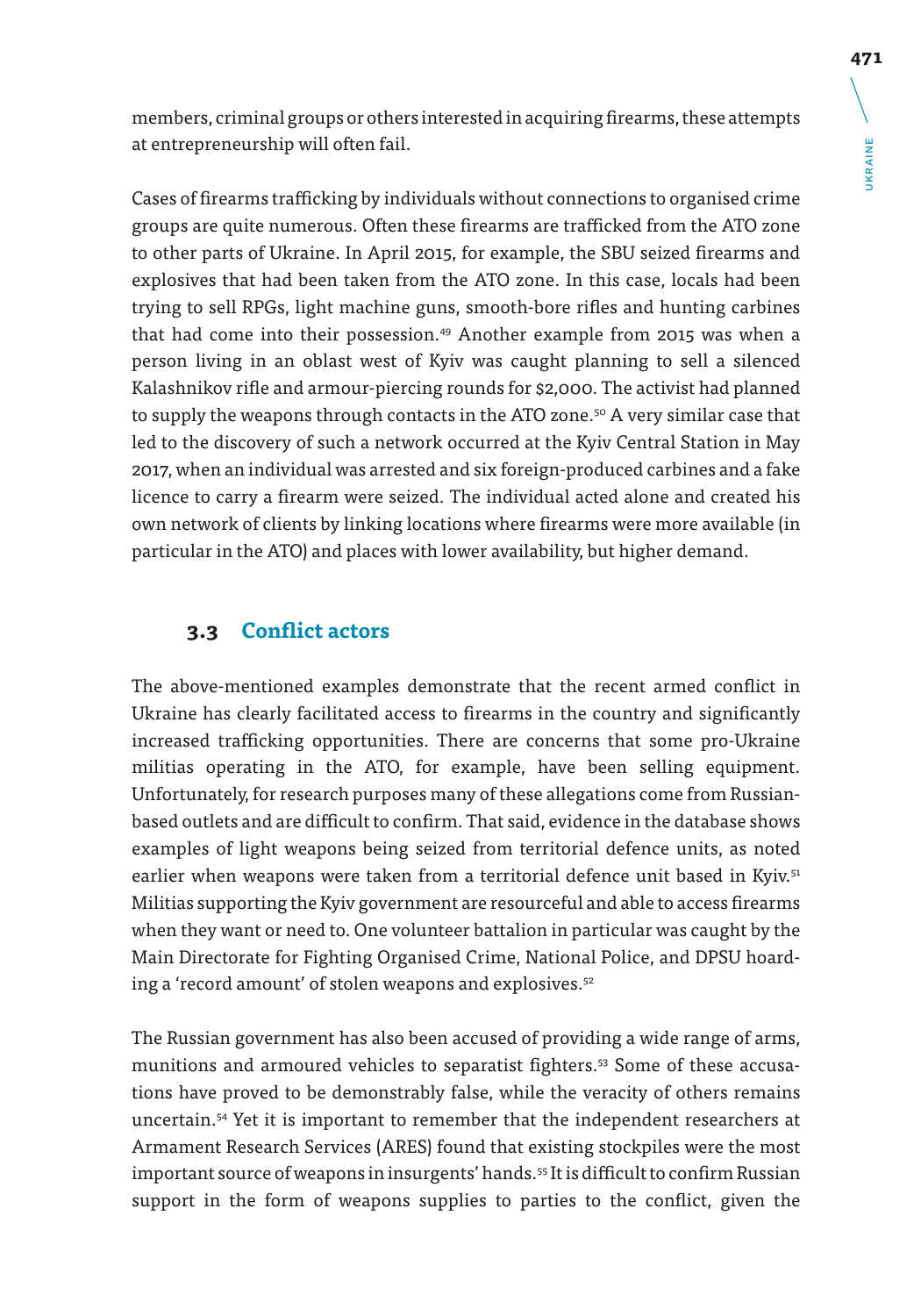similarities between weaponry in Ukrainian stockpiles and the arsenals of former Soviet countries, and due to a lack of reliable information – which can often assume extremely different meanings depending on the source that releases it. ARES found that it is likely that separatist forces received some level of support from one or more external parties. Such weaponry would have likely included small arms and light weapons.

# **4. Trafficking routes**

In general terms, the trafficking routes of illicit firearms do not necessarily represent linear movements from point A to point B, but rather follow more complex and fragmented trajectories that can only be partially traced by law enforcement. Data reported by the SBU and other state agencies are partial, depict only a small portion of trafficking patterns, and frequently do not indicate the intended final destination of the firearms. Despite these caveats, several main trajectories can be identified. In this section we will distinguish among (1) *intra-Ukraine trafficking*, where firearms are trafficked between different cities and oblasts in Ukraine; (2) *regional trafficking* to and from neighbouring countries and other countries in the broader region such as Russia, Belarus, Moldova, Georgia, Turkey and the former Yugoslavia; and (3) *trafficking to and from EU member states*. It is important to stress that our analysis has indicated that information on transnational movements of firearms is considerably less than that on intra-Ukraine trafficking. This suggests that the relative ease with which firearms are available in Ukraine allows entrepreneurial individuals and networks to traffic firearms without becoming involved in the acquisition and transport of other traditionally illicit goods.

## **4.1 Intra-Ukraine trafficking**

Intra-Ukraine firearms trafficking often involves illicit movements to and especially from the ATO zone. Examples of firearms moving out of the ATO zone include the SBU's August 2015 seizure of grenade launchers and small arms of various calibres in Transcarpathia.<sup>56</sup> An illustrative example of arms flowing into the ATO zone involves the seizure of a large batch of firearms, ammunition and explosives in a Kyiv hotel hosting volunteer battalions. The individuals occupying the hotel room in question explained that the seized weapons were supposed to go to the ATO zone.57 It is unclear at this time if firearms follow the same routes as the well-documented cigarette, alcohol and fuel trade from the ATO zone to the rest of Ukraine.58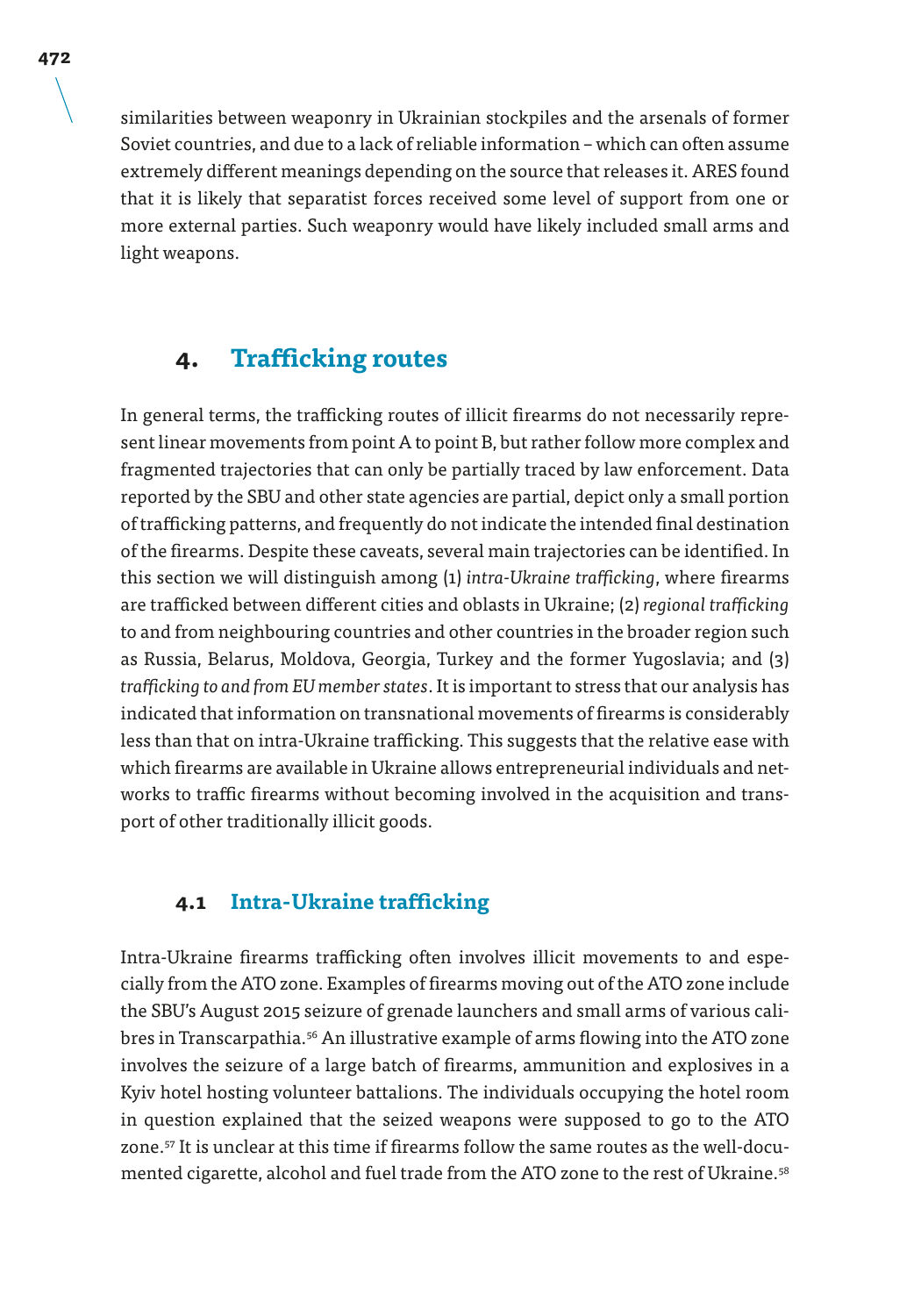Illicit weapons movements occurring outside the ATO zone have also been documented. The cities of Odessa, Dnipropetrovsk, Kharkiv and Kyiv are important logistic hubs for criminal networks. Odessa in particular has been a haven for smugglers since the 1990s and has a vibrant market that finds itself positioned at the crossroads of Ukraine's illegal gun trade. Press reports suggest that repaired weapons<sup>59</sup> are accessible to the Odessa underworld. These weapons can come from outside the city, but are also modified by small-time gunsmiths $60$  in Odessa itself. Police have even found custom-made firearms manufactured using machine tools.<sup>61</sup> Parts for sniper rifles and other items are easily transported through the city's postal system.<sup>62</sup>

## **4.2 Regional trafficking**

At the regional level, wars in Eastern Europe have been an important source of illicit firearms in Ukraine during the last 25 years. In particular, the civil war in the adjacent Transnistria, conflicts in the former Yugoslavia, and two wars in Chechnya contributed to the establishment of regional networks of illicit trafficking and influxes of firearms originating from these war-torn subregions into Ukraine.<sup>63</sup> The small-scale movement of firearms in cars or on buses continues to be an issue for Ukraine's border service.<sup>64</sup> Further north, trafficking to Belarus via either Chernihiv oblast or Kyiv oblast remains an issue. Belarus saw a rise in firearm seizures in both 2015 and 2016. The issue was so serious that in April 2016 Belarus announced it had launched a 'special operation' to tackle the issue of arms coming in from Ukraine, but it is unclear what measures were taken and what the results of this operation were.65

### **4.3 Trafficking to and from the EU**

Transnational firearms-trafficking routes into the EU are less understood than the transnational trafficking of drugs and people from Ukraine into the EU. Several hubs for the cross-border smuggling of all kinds of products to the EU, including firearms, can be identified. As mentioned earlier, Ukraine's port city of Odessa is a key hub in the so-called 'Black Sea Route' for the trafficking of cocaine and heroin<sup>66</sup> into the EU. Elements of the city's elite benefit financially from goods and services travelling through Odessa. Because of the political sensitivities around weapons trafficking, it is often difficult to pinpoint which elements of the city's criminal milieu are involved in the process.

UKRAINE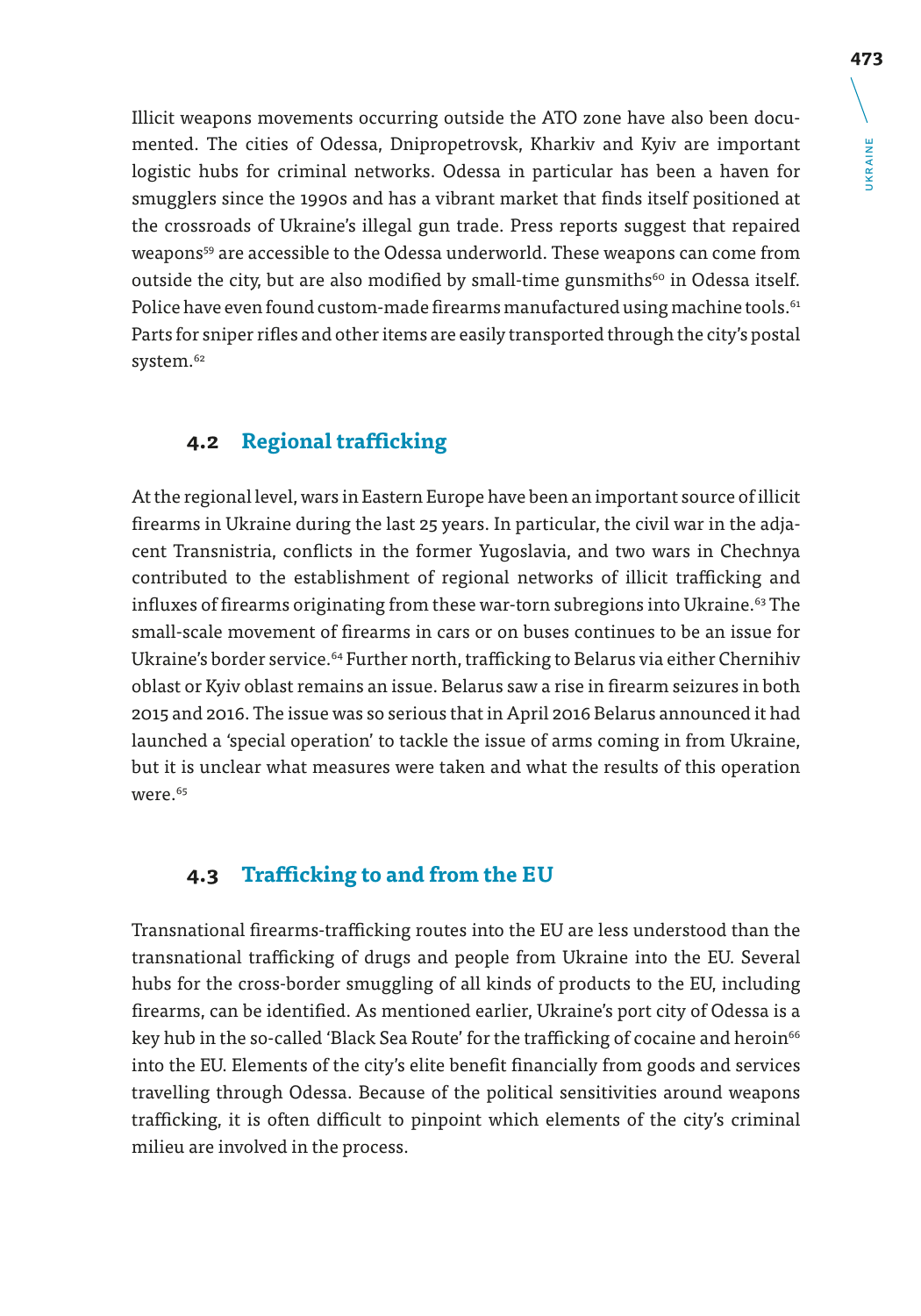The border between Ukraine and Poland remains a point of concern. The case of Grégoire Moutaux (see above) exemplifies how relatively easy it is to transport large amounts of goods across the border. In the video that the SBU released to the public, hidden cameras show a man purported to be Moutaux loading a van with box after box of weapons and explosives. When laid out for the cameras, the sheer volume of weapons that Moutaux was reportedly able to move in one shipment is thrown into stark relief.<sup>67</sup>

Straddling Ukraine and Poland lie Volyn and Lviv oblasts, both of which are known for their illicit networks. Volyn is known for its notorious 'amber mafias', which control the region's lucrative – and violent $68$  – amber trade. Amber is transported from Volyn to Poland primarily via land border crossings,<sup>69</sup> but also sometimes by air. In June 2016 the SBU seized an aircraft trafficking amber, cigarettes and weapons into Poland.<sup>70</sup> This confirms that some level of overlap exists between the trafficking of firearms, cigarettes and amber. It would not be surprising if local officials were tacitly involved. In December 2017 the SBU broke up a sophisticated humantrafficking operation in Volyn that had the backing of corrupt local officials.<sup>71</sup>

Further south lies the Ukrainian oblast of Lviv. The capital of the same name is notorious as a smuggling hub. Cigarette and drug trafficking are so prevalent there are even Polish-language guides for how to move drugs and cigarettes across the border.72 The region has been documented as a smuggling and trafficking hub since at least the late 1990s.<sup>73</sup> Goods include cigarettes and a variety of other products that can be sold at a large markup in the EU. This incentivises sectors of society who would otherwise not associate themselves with the trafficking of goods to become involved, especially in times of economic hardship. According to a *Kyiv Post* report, there are at least six main border crossings between Lviv and Poland alone.<sup>74</sup> Press reports indicate that between 2013 and the 18 months following the outbreak of violence in Ukraine, firearm seizures at the Polish-Ukrainian border jumped from three to 53.<sup>75</sup> Whether the firearms were seized on the Ukrainian or Polish side of the border is unclear.

Little is known about firearms trafficking from Zakarpatska oblast, sometimes translated as the 'Transcarpathia region', which borders Slovakia, Hungary and Romania, and lies on the southern border of Lviv oblast. Isolated incidents such as the July 2014 seizure of a revolver from an individual crossing the Ukrainian-Hungarian border are recorded in the database, $76$  but there is no evidence of the existence of systematic weapons-trafficking routes. Nevertheless, press reports suggest that from late 2016 local customs officials had been providing '*krisha*' or official cover to smugglers in the region.<sup>77</sup> In 2017 large seizures of other products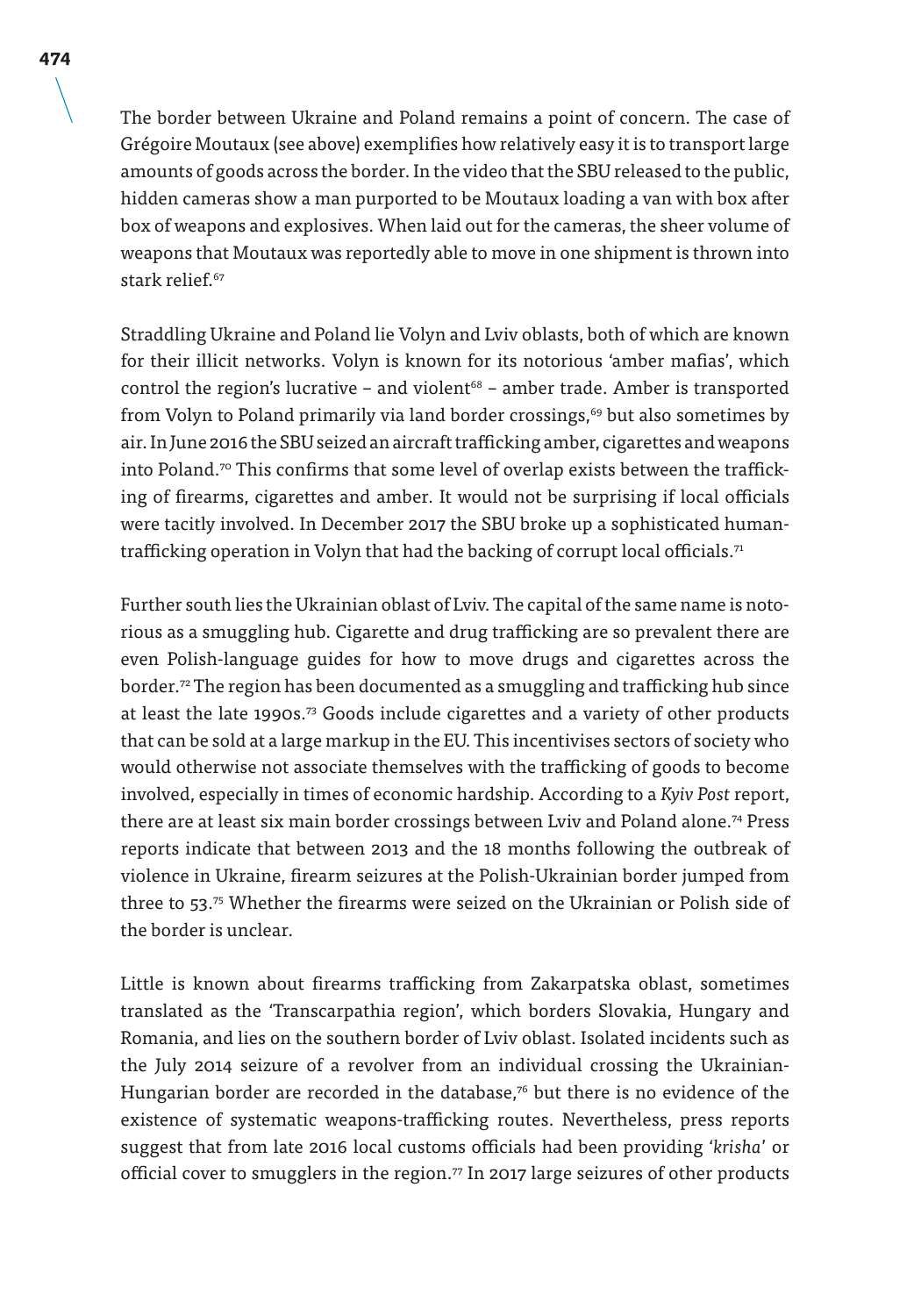such as amber were still occurring.<sup>78</sup> While indicative of the continued illicit trade, press reports do not indicate large numbers of weapons crossing the border.

# **5. Conclusion**

Ukraine's illicit firearm's market can be characterised as a relatively accessible environment for individuals with the opportunity and willingness to participate in the market. While massive amounts of firearms are not available to every single individual, firearms in considerable quantities and variety remain fairly accessible through illicit circuits. Although several historical elements have contributed to the proliferation of firearms in Ukraine, criminal activities and the recent outbreaks of armed violence in the country have significantly increased the opportunities for illicit firearms trafficking. Arms leakages from the ATO in eastern Ukraine to the rest of the country have been documented and persist today. As the conflict there reaches a stasis and demand for weapons subsides, the risk of more weapons proliferating to central and western Ukraine increases. The presence of entrepreneurial networks of individuals and more structured but opaque criminal and conflictrelated networks form the basis of this threat. Their activities are facilitated by endemic corruption at the regional and local levels.

The illicit proliferation of firearms observed in Ukraine also gives individuals with malign intentions access to these weapons and the possibility of smuggling them into the EU. As mentioned earlier, the number of weapons seizures on the Polish border jumped from three to 53 following the outbreak of hostilities in Ukraine. Although until now relatively few cases of cross-border arms trafficking have been documented, a consistent threat exists of small arms and light weapons proliferating from Ukraine in the future. This perception has been explicitly stressed by law enforcement officials from several EU member states during the Project SAFTE research process (see earlier chapters of this book). In addition to firearms, the weapons seized by Ukrainian authorities include everything from firearms to antitank weapons, heavy anti-personnel weapons and explosives. The potential availability of these weapons makes the threat of proliferation all the more conspicuous and relevant, especially in light of the increased terrorist threat in the EU.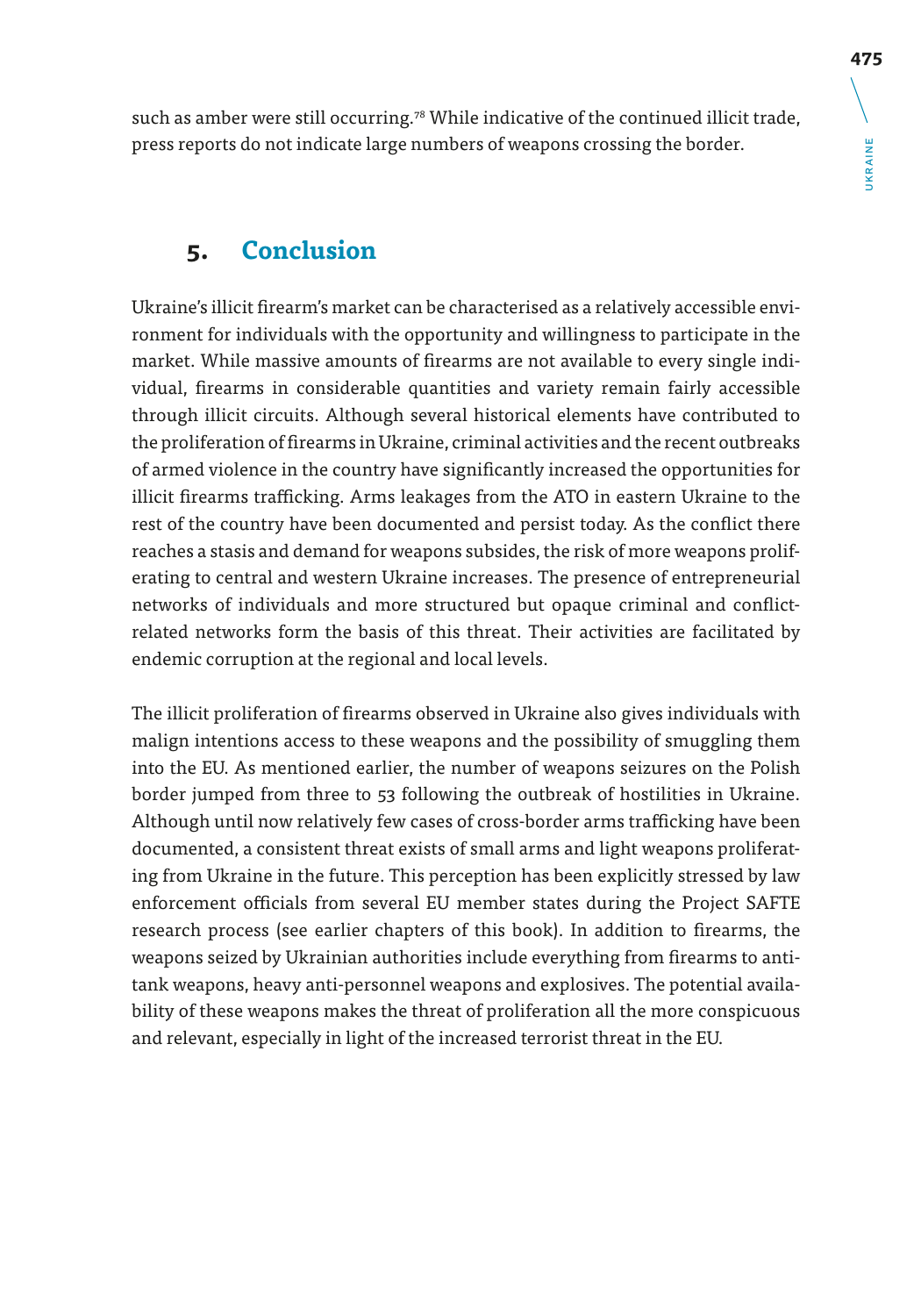# **ENDNOTES**

- 1 Yaffa, J., 'Ukraine, a "Supermarket for Guns' (17 January 2017), http://www.newyorker. com/culture/photo-booth/ukraine-a-supermarket-for-guns, consulted in June 2017; and Georgiy Uchaikin, head of the Ukrainian Gun Owners Association, reported by various media sources.
- 2 Martyniuk, A. (2017), note 3: "The main relevant by-law—Interior Ministry Instruction No. 622—was promulgated on 21 August 1998; see Ukrainian Parliament (1998)."
- 3 The Ukrainian government proposed to amend the country's Criminal Code to criminalise the trafficking of these items in May 2017. SBU, http://www.sbu.gov.ua/sbu/control/ en/publish/article?art id=124510&cat id=124353, consulted in June 2017, no longer available.
- 4 Dumskaya, September 4, 2015, "In Odessa a Chinese citizen pretended to be a member of the armed forces in order to obtain weapons", http://dumskaya.net/news/v-odessegragdanin-kitaya-prikinulsya-voennoslug-050009/.
- 5 Martyniuk, A. (2017).
- 6 14 April 2014 the President of Ukraine published the decree about the start of anti-terrorist operation in the regions of Donetsk and Luhansk. ATO zone is the zone controlled by insurgents and is not under effective control of the Ukrainian government. The surface and extensions of the ATO zone has changed over the years as a consequence of armed confrontation between the Ukrainian army and the insurgents from the DNR and LNR.
- 7 Martyniuk, A. (2017), p.4.
- 8 Written communication with Alessandra Russo, 1 June 2017.
- 9 Martyniuk, A. (2017).
- 10 Ferguson, J. and Jenzen-Jones, N.R. (2014), Armament Research Services (ARES), Raising Red Flags: An Examination of Arms and Munitions in the Ongoing Conflict in Ukraine, *Report No. 3*, http://armamentresearch.com/Uploads/Research%20Report%20No.%20 3%20-%20Raising%20Red%20Flags.pdf; Martyniuk, A. (2017), p.4; Yaffa, J., The Chaos Engulfing Eastern Ukraine (23 May 2014), http://www.newyorker.com/news/newsdesk/the-chaos-engulfing-eastern-ukraine, consulted in June 2017.
- 11 Gilley, C. (2015), Otamanshchyna? The self-formation of Ukrainian and Russian warlords at the beginning of the twentieth and twenty-first centuries, *Ab Imperio*, 2015: 3, pp. 73-95; Himka, J.P., (2015).
- 12 SBU, http://www.sbu.gov.ua/sbu/control/en/publish/article?art\_id=124772&cat\_id= 124353, no longer available; SBU, http://www.sbu.gov.ua/sbu/control/en/publish/ article?art\_id=124642&cat\_id=124353, no longer available.
- 13 Gilley, C. (2015), Otamanshchyna? The self-formation of Ukrainian and Russian warlords at the beginning of the twentieth and twenty-first centuries, *Ab Imperio*, 2015: 3, pp. 73-95, pp. 87-88.
- 14 Griffith, H. and Karp, A. (2008), Ukraine: Coping with Post-Soviet Legacies, *Contemporary Security Policy*, 2008: 29:1, pp. 202-228.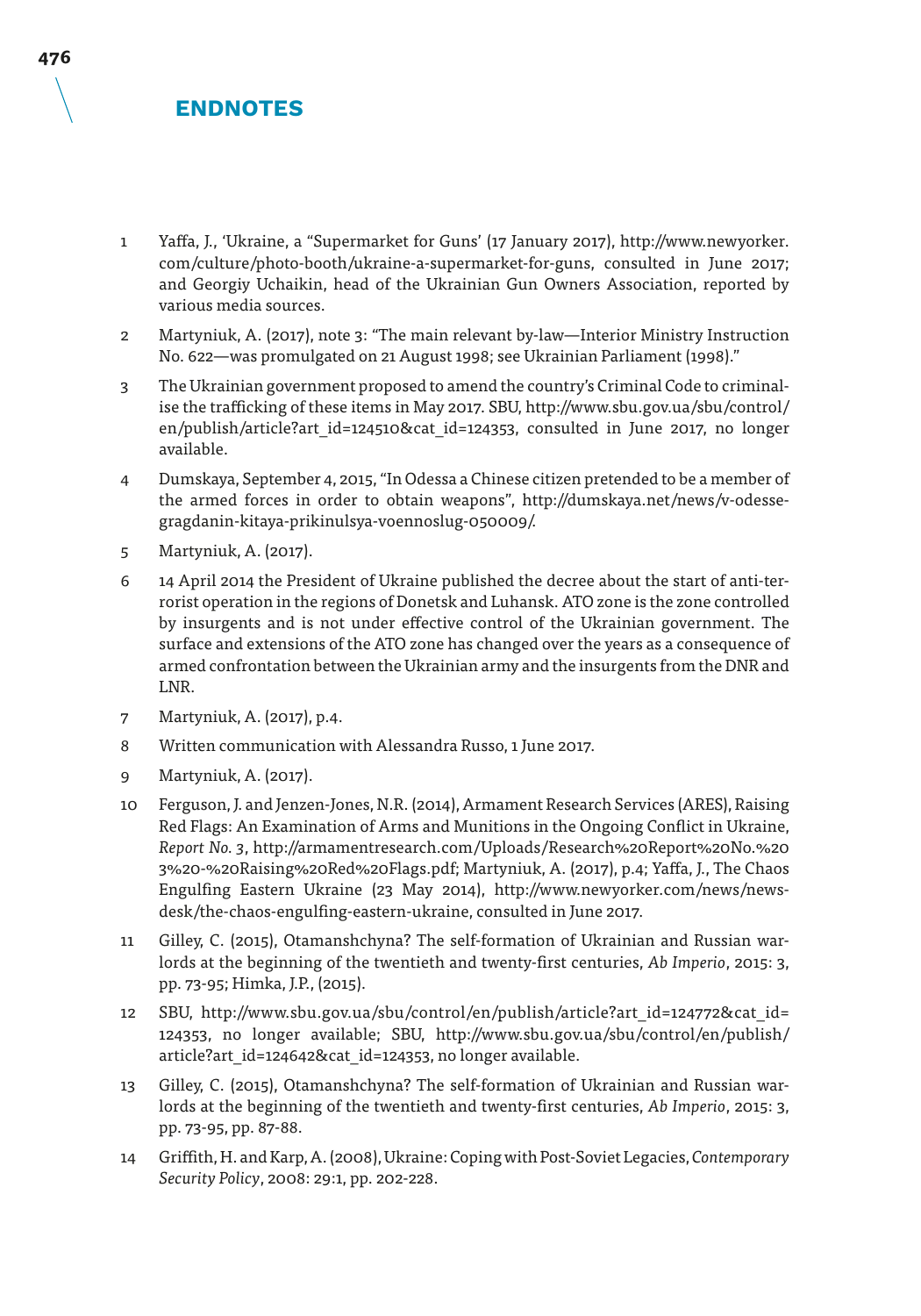- 15 UNODC (2010), The globalization of crime a transnational organized crime threat assessment, chap. 6, Firearms, Wien: United Nations Publications, 129-149, https:// www.unodc.org/documents/data-and-analysis/tocta/6.Firearms.pdf.
- 16 Griffith, H. and Karp, A. (2008).
- 17 Chivers, C.J., Post-Soviet Danger: Vulnerable Munitions Depots (16 July 2005), http:// www.nytimes.com/2005/07/16/world/europe/postsoviet-danger-vulnerable-munitions-depots.html?mcubz=1, consulted in June 2017.
- 18 Ukroboronprom, http://ukroboronprom.com.ua/en/category/struktura/za-regionom/ kyyivska-oblast/page/2.
- 19 Chivers, C.J., In Ukraine, Spent Cartridges Offer Clues to Violence Fueled by Soviet Surplus (24 June 2014), https://atwar.blogs.nytimes.com/2014/07/24/in-ukraine-spentcartridges-offer-clues-to-violence-fueled-by-soviet-surplus/, consulted in June 2017.
- 20 SBU, https://ssu.gov.ua/ua/news/1/category/21/view/1031#.ub5BZ1LC.dpbs.
- 21 See for instance a case of the SBU discovering a group of (at least) three people (two Ukrainians and one Russian) who were trying to sell weapons allegedly stolen from military stockpiles: SBU, СБУ викрила злочинне угруповання, що викрадало зброю з військових складів (25 May 2016), https://ssu.gov.ua/ua/news/1/category/21/view/ 1031, consulted in June 2017.
- 22 SBU, http://www.sbu.gov.ua/sbu/control/en/publish/article?art\_id=126013&cat\_id= 124945, no longer available.
- 23 SBU, http://www.sbu.gov.ua/sbu/control/en/publish/article?art\_id=124904&cat\_id= 124945, no longer available.
- 24 Ferguson, J. and Jenzen-Jones, N.R. (2014), p.84.
- 25 LB.ua, Senior army officer arrested for selling ammunition (22 July 2016), https://en.lb. ua/news/2016/07/22/1459\_senior\_army\_officer\_arrested.html, consulted in June 2017.
- 26 Ibid.
- 27 SBU, https://ssu.gov.ua/sbu/control/en/publish/article?art\_id=126001&cat\_id=124945, no longer available.
- 28 LB.ua, July 10, 2014. "Тарута хочет убрать батальон "Днепр" из Донецкой области" https://lb.ua/society/2014/07/10/272477\_taruta\_hochet\_ubrat\_batalon\_dnepr.html.
- 29 Sergatskova, Katerina, Hromskade, October 13, 2016, "Ми намагаємося прийти до влади через вибори, хоча маємо всякі можливості" — як "Азов" стає партією, https://hromadske.ua/posts/my-namahaiemosia-pryity-do-vlady-cherezvybory-khocha-maiemo-vsiaki-mozhlyvosti-iak-azov-staie-partiieiu.
- 30 ibid.
- 31 Nemtsova, Anna, The Daily Beast, May 27, 2014, "War and Murder in Eastern Ukraine", https://www.thedailybeast.com/war-and-murder-in-eastern-ukraine.
- 32 TSN Brazhe, May 17, 2015, "Чеченці, що боролися за свою незалежність, тепер воюють за Україну", https://www.youtube.com/watch?v=HF0-B69iVNk&t=314s, accessed January 21, 2018.
- 33 Toler, Aric, January 16, 2018. https://twitter.com/AricToler/status/953328838100094976. In reference to DFR lab "American Lethal Weapons Could Already Be on the Ukrainaian Front Line".
- 34 Martyniuk, A. (2017).
- 35 Ferguson, J., Jenzen-Jones, N.R. (2014).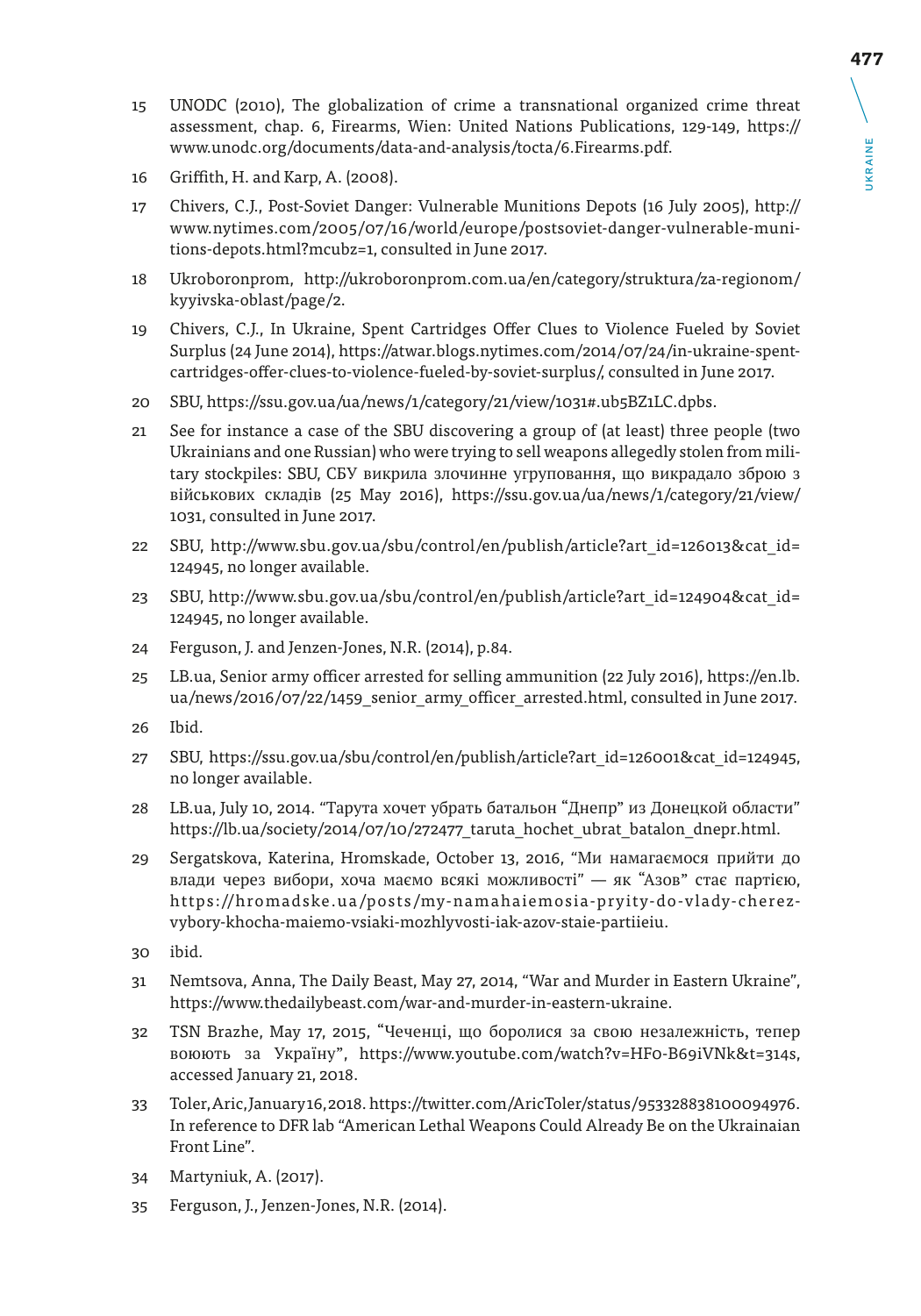- 36 ImproGuns (2013), Examples of criminally made and modified firearms seized in Ukraine, *The Firearm Blog* (8 August 2013), http://www.thefirearmblog.com/ blog/2013/08/08/examples-criminally-modified-firearms-seized-ukraine/, consulted in June 2017. Although reported in the literature, in 2014-2017 SBU and other sources analysed for this study have never reported a seizure of these type of firearms.
- 37 Newsme, In Transcarpathia found a workshop for manufacturing weapons (10 September 2016), http://newsme.com.ua/en/society/3529452/, consulted in June 2017.
- 38 SBU, https://ssu.gov.ua/ua/news/47/category/21/view/3016#.VmMgbNHJ.dpbs, no longer available.
- 39 SBU, http://www.sbu.gov.ua/sbu/control/uk/publish/article?art\_id=129326&cat\_id= 128580, no longer available.
- 40 Holmov, Nikolai, Odessa Talk, July 31, 2016, "A bubbling underworld Odessa", http:// www.odessatalk.com/2016/07/bubbling-underworld-odessa/.
- 41 Segondaya, July 1, 2016, "В Киеве полиция накрыла "сходку" "воров в законе", https://kiev.segodnya.ua/kaccidents/v-kieve-policiya-nakryla-shodku-vorov-vzakone-729586.html.
- 42 Fakti, February 2, 2017, "Полиция Киева задержала известного во многих странах «ворав законе", http://fakty.ua/230340-policiya-kieva-zaderzhala-izvestnogo-vo-mnogihstranah-vora-v-zakone.
- 43 US Department of Justice, Federal Bureau of Investigation, "Semion Mogilevich Organization Eurasian Organized Crime", 1996, p. 1.
- 44 CNN, February 5, 2009, "Pirates release ship carrying tanks, other arms", http://edition. cnn.com/2009/WORLD/africa/02/05/somalia.piracy.ukraine/index.html.
- 45 OCCRP, Springe, Inga; Graham Stack, March 15, 2012, "The Latvia Proxies", https://www. reportingproject.net/proxy/en/the-latvian-proxies.
- 46 The Guardian, Jones, Sam; Chris McGreal, February 6, 2009, "Somali pirates release Ukrainian arms ship", https://www.theguardian.com/world/2009/feb/05/somali-piratesfree-military-ship.
- 47 National Police of Ukraine, Работники полиции харьковщины изъяли у мужчины оружие (30 March 2017), https://hk.npu.gov.ua/ru/publish/article/252267, consulted in June 2017.
- 48 Korrespondent.net, В Киеве добровольно сдали более 400 единиц оружия (9 August 2016), http://korrespondent.net/city/kiev/3729265-v-kyeve-dobrovolno-sdaly-bolee-400 edynyts-oruzhyia, consulted in June 2017.
- 49 SBU, http://www.sbu.gov.ua/sbu/control/uk/publish/article?art\_id=141394&cat\_id= 139770, no longer available.
- 50 SBU, http://www.sbu.gov.ua/sbu/control/uk/publish/article?art\_id=146654&cat\_id= 145089, no longer available.
- 51 SBU, http://www.sbu.gov.ua/sbu/control/uk/publish/article?art\_id=155044&cat\_id= 153334, no longer available.
- 52 Ukrainska Pravda, July 6, 2016, "Рейд на полк "Днепр-1": изъято оружие, украденное в зоне АТО", https://www.pravda.com.ua/rus/news/2016/07/6/7113856/.
- 52 Ukrainska Pravda, July 6, 2016, "Рейд на полк "Днепр-1": изъято оружие, украденное в зоне АТО", https://www.pravda.com.ua/rus/news/2016/07/6/7113856/.
- 53 See Mille (2014), Reuters (2014), Seldi (2014) and МЗС (2014) quoted in Ferguson, J. and Jenzen-Jones, N.R. (2014), p. 84.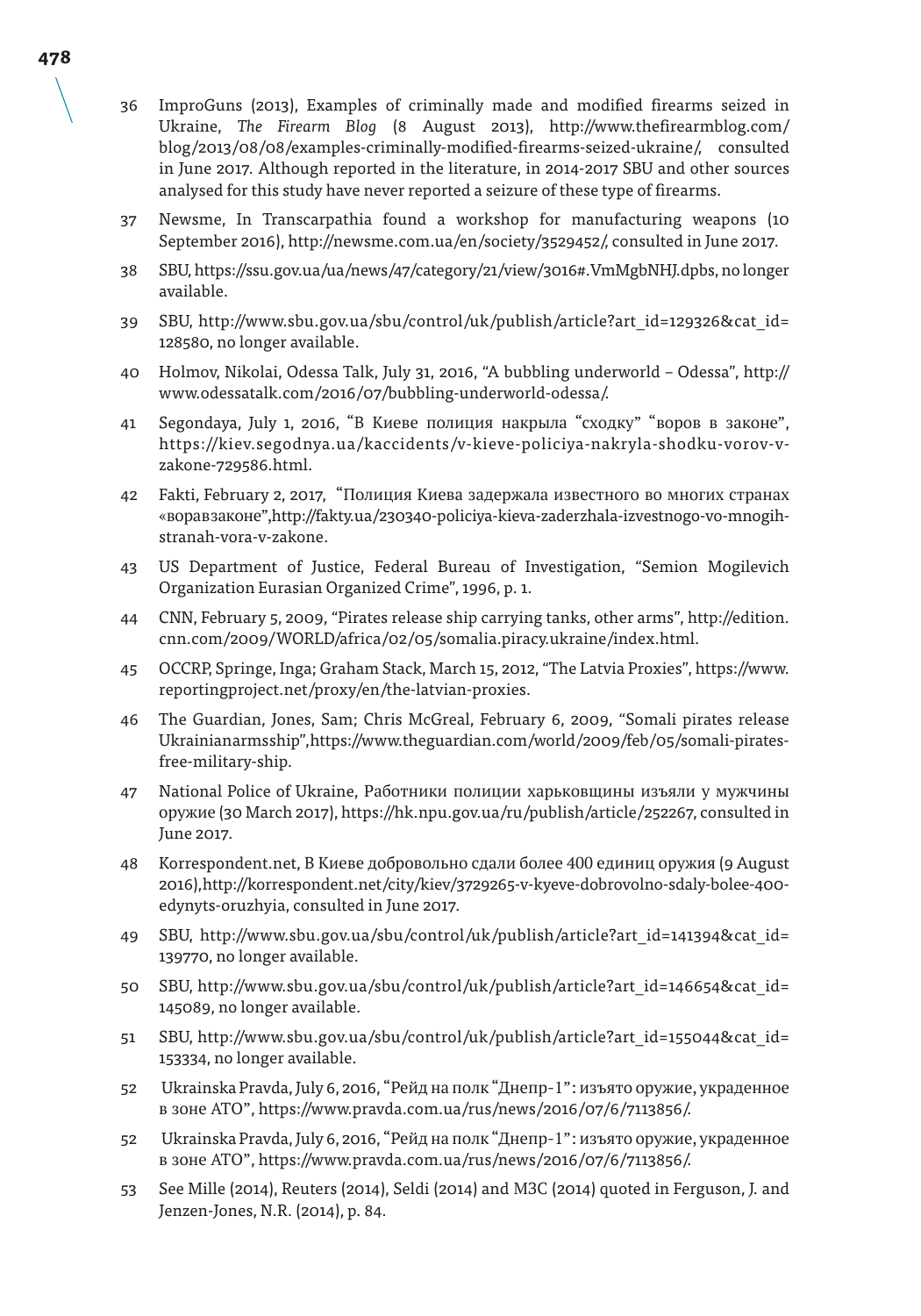- 54 Ferguson, J. and Jenzen-Jones, N.R. (2014), p. 84.
- 55 Ismay, J., Tracking the Weapons Used to Fight Ukraine's War (2 February 2015), http:// atwar.blogs.nytimes.com/2015/02/02/tracking-the-weapons-used-to-fight-ukraineswar/?smid=tw-share& r=3, consulted in June 2017; Ferguson, J. and Jenzen-Jones, N.R.  $(2014)$ .
- 56 SBU, http://www.sbu.gov.ua/sbu/control/uk/publish/article?art\_id=154853&cat\_id= 153334, no longer available.
- 57 SBU, http://www.sbu.gov.ua/sbu/control/uk/publish/article?art\_id=155044&cat\_id= 153334, no longer available.
- 58 Polukhina, Yulia, Novaya Gazeta, October 24, 2016, "Власть взяла контрабанда", https://www.novayagazeta.ru/articles/2016/10/24/70277-vlast-vzyala-kontrabanda.
- 59 Dumskaya, January 13, 2018, "Аккерманец переделывал травматы в боевое оружие, и продавал по интернету", http://dumskaya.net/news/akkermanetc-peredelyval-travmaty-vboevoe-oruzhi-081396/.
- 60 Dumskaya. May 10, 2017, "Одессит наладил подпольное производство оружия и боеприпасов, переправляя заказы по почте", http://dumskaya.net/news/odessitnaladil-podpolnoe-proizvodstvo-oruzhiya-072044/.
- 61 National Police of Ukraine, January 19, 2018, "В ОДЕСІ ПІСЛЯ СТРІЛЯНИНИ ПОЛІЦІЯ ВИЯВИЛА ЦЕХ З ВИГОТОВЛЕННЯ АТИПОВОЇ ЗБРОЇ (ФОТО, ВІДЕО)", https://www. npu.gov.ua/uk/publish/article/2223714.
- 62 Dumskaya, September 1, 2017, "Одессит наладил контрабанду оружия: он разбирал по деталям винтовки с пистолетами и отправлял их по почте", http://dumskaya. net/news/sbu-presekla-kontrabandu-oruzhiya-foto-076450/.
- 63 Martyniuk, A. (2017); and Sibirtsev, A., Как менялся рынок оружия Одессы. Часть третья: от перестройки и «лихих 90-х» до войны на востоке (24 December 2015), http://dumskaya.net/news/kak-menyalsya-rynok-orugiya-odessy-chasttretya--053823/, consulted in June 2017; Munteanu, M., "Moldova: Criminal Underground Feeds Ukrainian Civil War With Russian Weapons" (3 July 2014), https://reportingproject.net/occrp/index.php/en/ccwatch/cc-watch-indepth/2505-moldova-criminalunderground-feeds-ukrainian-civil-war-with-russian-weapons, consulted in June 2017.
- 64 DPSU, May 15, 2014, "Unknown person put more than 60 rounds into glass cans with meat", http://dpsu.gov.ua/en/news/unknown-persons-put-more-than-60-rounds-into-glasscans-with-meat/.
- 65 Wesolowsky, T., Flood of Weapons Makes Eastern Ukraine Ripe for Arms Trade (14 June 2016), https://www.rferl.org/a/ukraine-flood-of-arms-east-conflict-smuggling/ 27797454.html, consulted on June 2017.
- 66 EUROPOL, OCTA 2011: EU Organised Crime Threat Assessment, https://www.europol. europa.eu/activities-services/main-reports/octa-2011-eu-organised-crime-threatassessment.
- 67 SBU, June 6, 2016, "СБУ попередила теракти у Франції під час Євро-2016", accessed January 22, 2018.
- 68 Kozac Michal, Financial Observer, November 28, 2015, "An amber war breaks out in western Ukraine", https://financialobserver.eu/cse-and-cis/an-amber-war-breaks-out-inwestern-ukraine/.
- 69 112 Ukraine, March 17, 2016, "Smugglers seized trying to haul a record batch of amber from Ukraine to Poland", https://112.international/ukraine-top-news/smugglers-seizedtrying-to-haul-a-record-batch-of-amber-to-poland-3326.html.